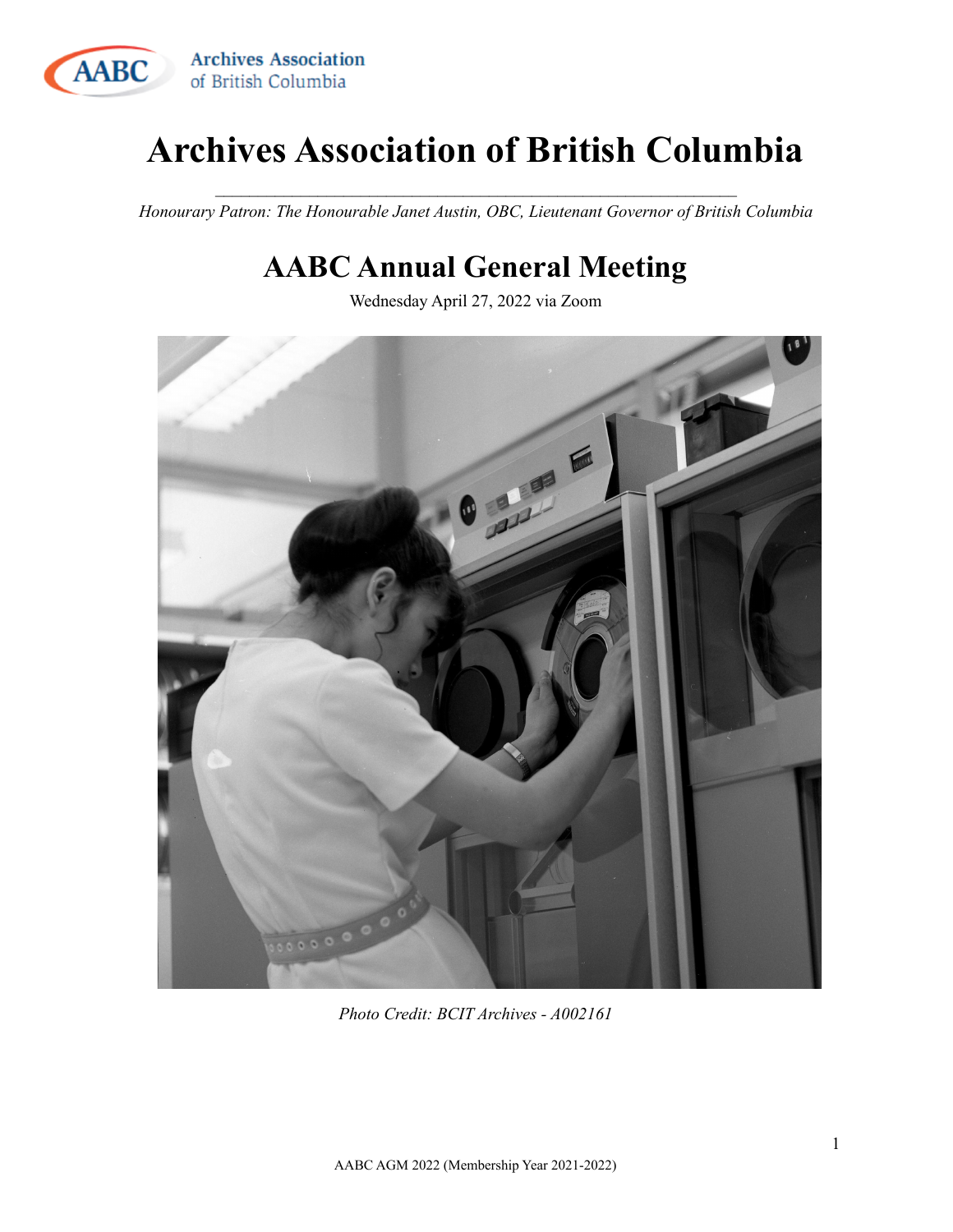

# **Table of Contents**

| 1.0 2022 Agenda                                                | 3              |
|----------------------------------------------------------------|----------------|
| 2.0 2021 AGM Minutes                                           | $\overline{4}$ |
| <b>3.0 AABC Executive Committee Annual Reports</b>             | 7              |
| 3.1 President's Report                                         | 7              |
| 3.2 Vice-President's Report                                    | 8              |
| 3.3 Treasurer and Finance Committee Report -- Stacey Gilkinson | 10             |
| <b>4.0 AABC Committee and Program Annual Reports</b>           | 11             |
| 4.1 Programs Committee Report                                  | 11             |
| 4.2 Communications Committee & Secretary Report                | 16             |
| 4.3 Membership Committee Report                                | 18             |
| 4.4 Grants & Fundraising Committee                             | 20             |
| 4.5 Indigenous Advocacy Committee                              | 21             |
| 4.6 Nominations Committee                                      | 22             |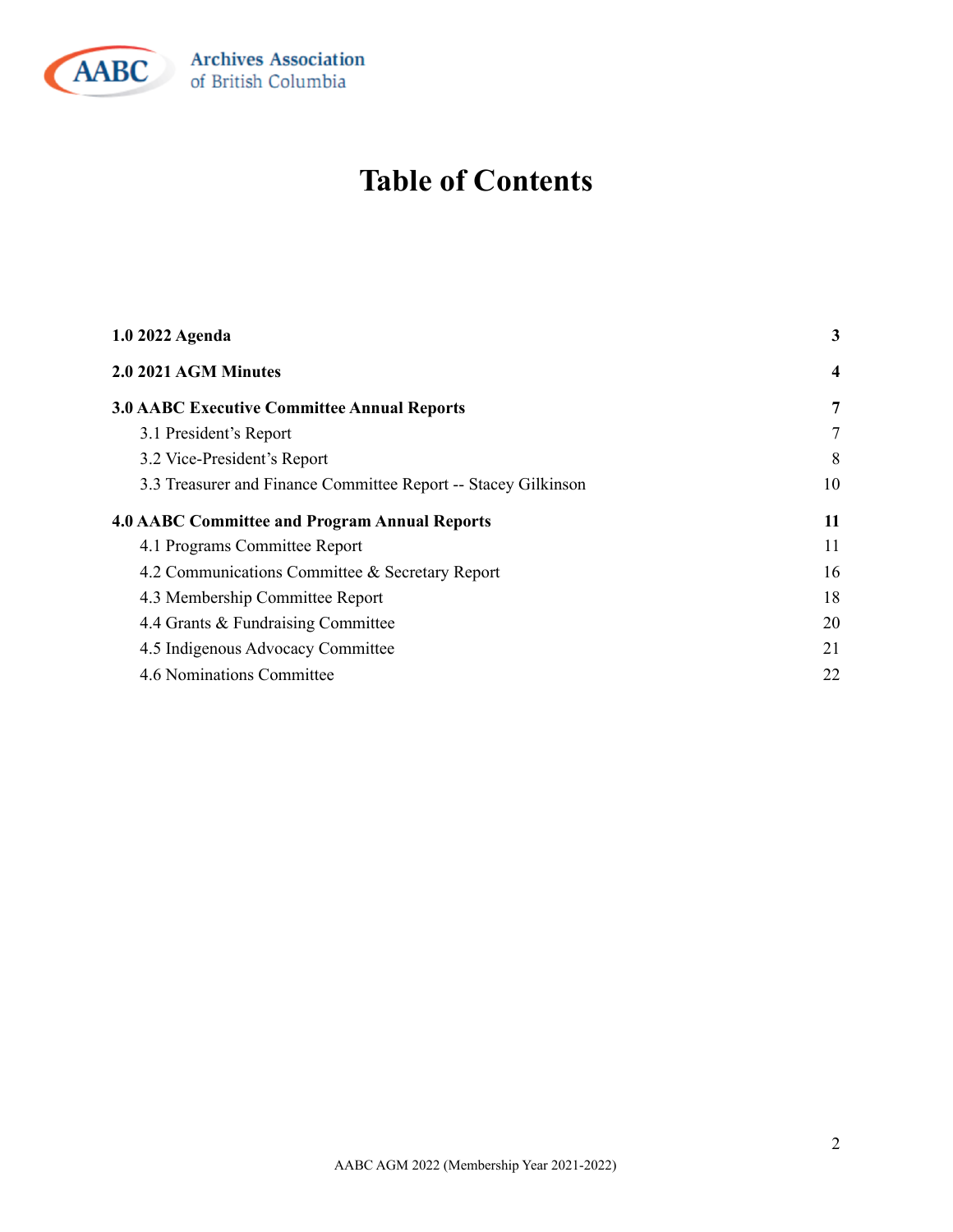

**Archives Association** of British Columbia

# **1.0 2022 Agenda**

<span id="page-2-0"></span> $\mathcal{L}_\text{max}$  and the contract of the contract of the contract of the contract of the contract of the contract of *Honourary Patron: The Honourable Janet Austin, OBC, Lieutenant Governor of British Columbia*

#### **AABC Annual General Meeting**

Wednesday April 27, 2020 via Zoom

- **1. Approval of Agenda**
- **2. Approval of Minutes of April 29, 2021 Annual General Meeting**
- **3. Moment of Silence**

#### **4. Executive Reports**

- 3.1 President
- 3.2 Vice-President
- 3.3 Treasurer and Finance Committee
	- Financial Statements

#### **5. Committee and Program Annual Reports**

- 5.1 Programs Committee and EAS Report
- 5.2 Communications Committee Report
- 5.3 Membership & Conference Committees Report
- 5.4 Grants & Fundraising Committee Report
- 5.5 Indigenous Advocacy Committee Report
- 5.6 Anti-Racism Working Group
- 5.7 Nominations Committee Report
- **7. Strategic Plan**
- **8. Other Business**
- **9. Adjournment**

#### **Attachments**

- Appendix A: Financial statements
- Appendix B: Budget comparisons
- Appendix C: Proxy Voting Form
- Appendix D: Consent to Act as a Director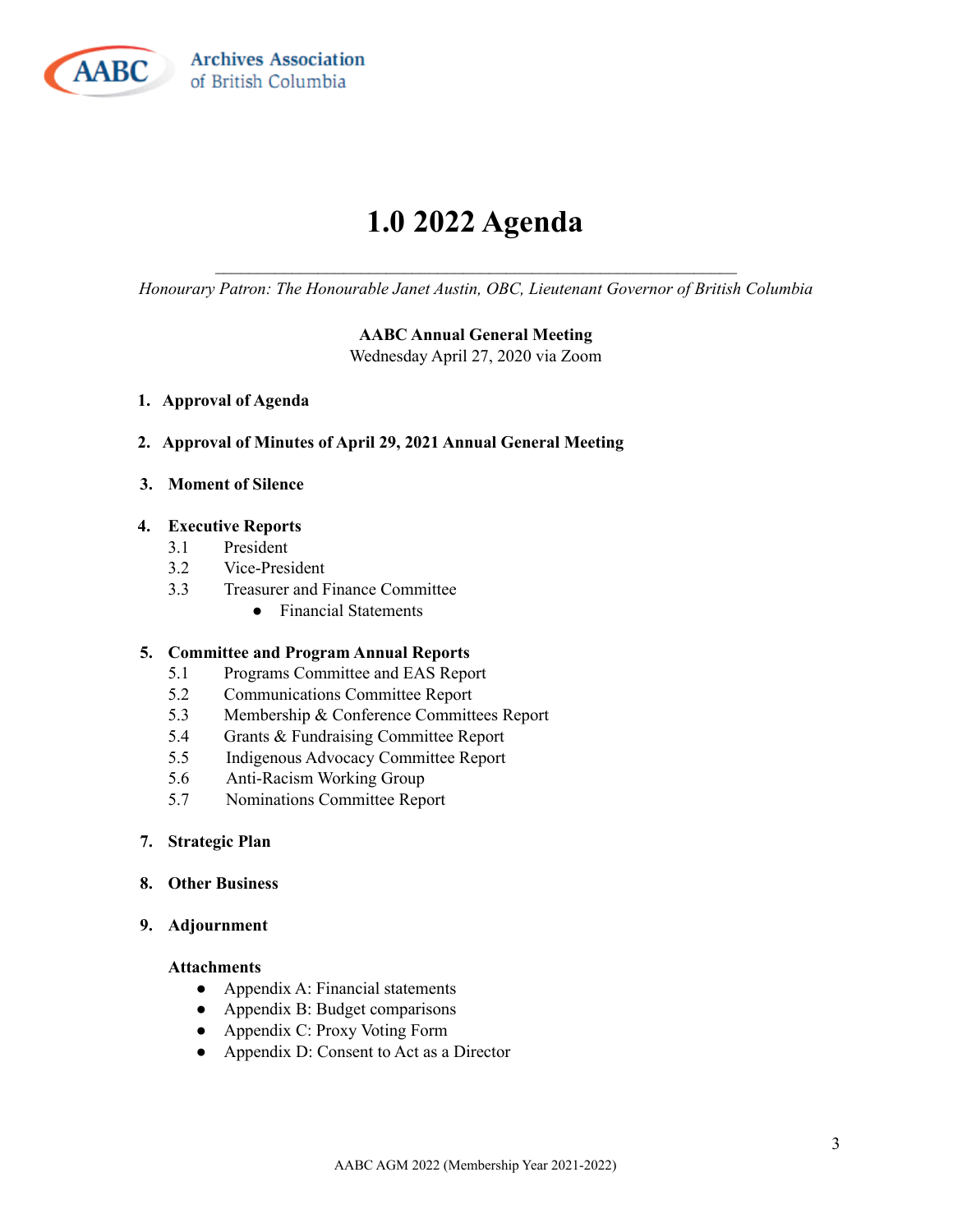<span id="page-3-0"></span>

## **2.0 2021 AGM Minutes**

### **Archives Association of British Columbia Annual General Meeting** Thursday April 29, 2021 5:30 p.m. via Zoom Conference **Draft -- Not Approved**

Chair: Victoria McAuley (Secretary)

#### **1. Approval of Agenda**

V. McAuley called the meeting to order at 5:41pm.

**Motion:** J. Seeman moved to approve the agenda of the 2021 Annual General Meeting. C. Powell seconded the motion. Motion carried.

#### **2. Approval of Minutes of May 3, 2019 Annual General Meeting**

I. Forsyth proposed that the phrase "Nominees were elected by acclaim" in section 6 (Election of Executive Committee Members) of the 2020 Annual General Meeting Minutes be changed to "Nominees were elected by acclamation".

D. Collins proposed that the phrase "2 year term, second term as President" in section 6 (Election of Executive Committee Members) of the 2020 Annual General Meeting Minutes be changed to "2 year term, second year as President".

**Motion**: J. Morrison moved to approve the minutes of the 2020 Annual General Meeting with the two proposed language changes noted above. S. Hart seconded the motion. Motion carried.

#### **3. Moment of Silence**

J. Seeman called for a moment of silence to honour colleagues and AABC membership who passed away during the year.

#### **4. Executive Reports**

- J. Seeman discussed the President's Report.
- D. Collins discussed the Vice-President's Report, and Programs Committee Report.
- V. McAuley discussed the Communications Committee Report.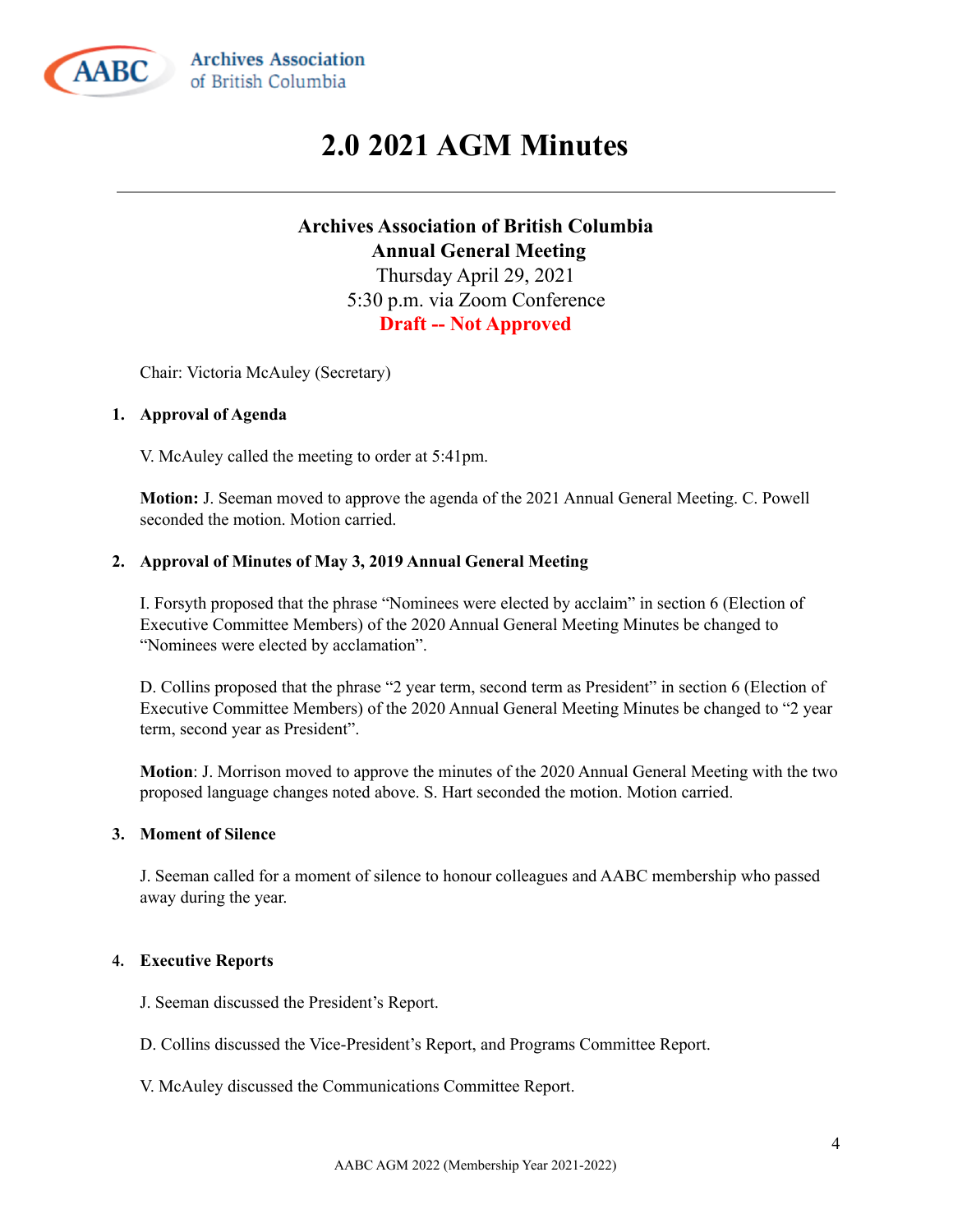

K. Sloan discussed the Membership Committee Report, Conference Committee Report, Grants and Fundraising Committee Report, and Indigenous Advocacy Committee Report.

V. McAuley discussed the Anti-Racism Working Group Report.

**Motion**: D. Lang moved to accept all 2020 Executive Reports except the Treasurer and Financial reports. M. Schellenberg seconded the motion. Motion carried.

#### **5. Treasurer and Finance Committee Reports**

S. Gilkinson discussed the Treasurer Report. The Finance Committee report was not presented due to COVID-19 related delays.

K. Speak requests clarification on the 2021-2022 Budget (Appendix A), specifically:

- a. Regarding the allocation of \$85,000 in unrestricted funds; and,
- b. Whether allocating some of those funds to the Indigenous Advocacy Committee was discussed.

S. Gilkinson requested that K. Speak send an email to the **[aabc.treasurer@aabc.ca](mailto:aabc.treasurer@aabc.ca)**.

J. Seeman added that an executive call-out for ideas was circulated, and that Member-at-Large K. Louro would have gotten in touch with the Indigenous Advocacy Committee to provide input. K. Speak did not recall requests to the Indigenous Advocacy Committee, and discussion will continue via email.

I. Forsyth requested additional information regarding the 2021-2022 Budget and Financial Statements, specifically:

- a. When the Finance Committee is expecting to be able to hold their 2021 meeting;
- b. Whether a conservative conference revenue estimate can be provided;
- c. How the Resiliency Fund money is being allocated; and
- d. What the Strategic Planning process will look like.

S. Gilkinson provided the following information in response to I. Forsyth's first three questions:

- a. Due to COVID-19 precautions, the Finance Committee was not able to hold their annual meeting. Meeting virtually is not possible due to the number of documents required for review. The review will happen as soon as vaccine-rollout allows.
- b. The budget was created early in the conference planning process, which prevented the inclusion of revenue estimates.
- c. The Resiliency Fund is being divided among operational costs (including the website update), curriculum development, improving Archival Network Services, workshop and education services, and strategic planning.

J. Seeman provided the following information in response to I. Forsyth's fourth question:

a. A facilitator survey was performed by the executive, and Vantage Point was selected. The Strategic Planning process will be facilitator-led, multi-stage, and involve a variety of membership interviews/surveys.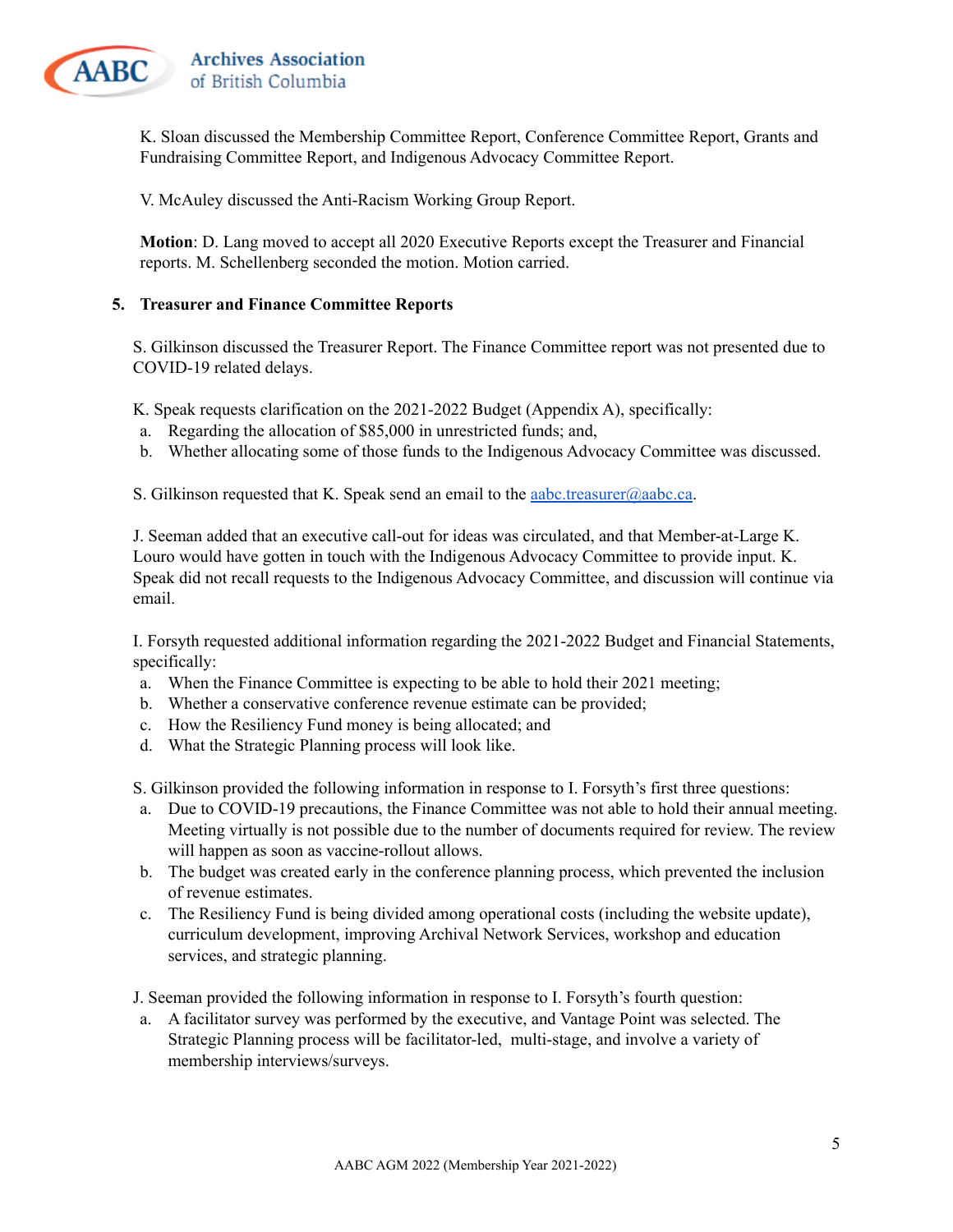

**Motion:** E. Larson moved to accept the AABC 2021 Treasurer's Report. M. Otte seconded the motion. Motion carried.

#### **6. Election of Executive Committee Members**

The following members let their names stand for the following positions on the AABC Executive Committee<sup>.</sup>

- Vice President (2 year term, second year as President): **Katie Sloan**
- Secretary (2 year term): **Emily Larson**
- Member-at-Large (2 year term): **Manda Haligowski & Maria Paraschos**

J. Seeman presented the nomination of **Katie Sloan** to serve as **Vice-President** of the Archives Association of British Columbia for the 2021-2023 term and called thrice for nominations from the floor.

J. Seeman presented the nomination of **Emily Larson** to serve as **Secretary** of the Archives Association of British Columbia for the 2021-2023 term and called thrice for nominations from the floor.

J. Seeman presented the nominations of **Manda Haligowski** and **Maria Paraschos** to serve as **Member-at-Large** of the Archives Association of British Columbia for the 2021-2023 term and called thrice for nominations from the floor.

**Motion:** L. Nobrega moved to accept the nomination of Katie Sloan to serve as Vice-President, and Emily Larson to serve as Secretary, of the Archives Association of British Columbia for the 2021-2023 term. C. Powell seconded the motion. Motion carried.

M. Haligowski and M. Paraschos each presented their candidacy to serve as Member-at-Large of the Archives Association of British Columbia for the 2021-2023 term by describing themselves and their suitability for the role.

**Motion:** G. Webber moved to vote for Manda Haligowski or Maria Paraschos to serve as Member-at-Large of the Archives Association of British Columbia for the 2021-2023 term. A. Sandler seconded the motion. Motion carried.

By result of cumulative vote, Maria Paraschos was elected to serve as Member-at-Large of the Archives Association of British Columbia for the 2021-2023 term.

#### **7. By-Law Changes**

No by-law changes were brought forward for the 2021 AGM.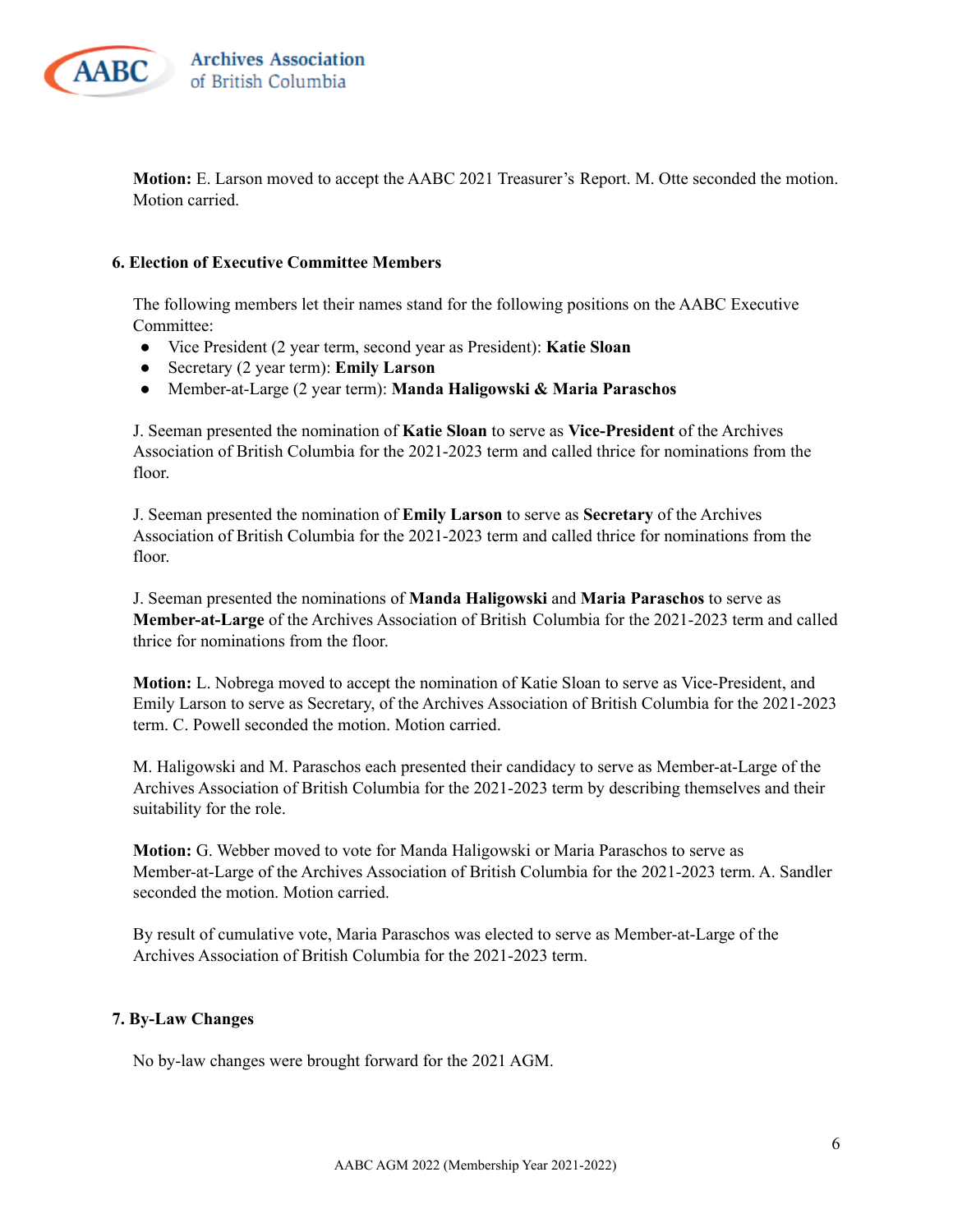

## **8. Other Business**

V. McAuley called for Other Business from the floor. No other business was proposed.

#### **9. Adjournment**

**Motion:** K. Speak moved to adjourn the 2021 Annual General Meeting of the Archives Association of British Columbia. J. Seeman seconded the motion. Motion carried.

Meeting adjourned at 6:45pm.

## <span id="page-6-0"></span>**3.0 AABC Executive Committee Annual Reports**

#### <span id="page-6-1"></span>**3.1 President's Report**

It has been my pleasure to serve as President of the AABC.

This year, the AABC developed a strategic plan. This plan lays out key priorities and initiatives to be implemented over the next 3 years. I am looking forward to getting the endorsement of this plan from our membership and getting down to the hard work of implementing it. I am proud to have worked with such a fantastic team in developing the content - the passion and the commitment demonstrated by the AABC executive, volunteers and members has ensured that this plan is comprehensive, meaningful and ambitious. This plan will be a living document that will be iterated upon and improved as time goes on. Thank you to everyone who contributed.

We also had the pleasure of launching a brand new website for the Association this year. I would like to acknowledge the BC Arts Council, whose funding supported the development. We now have a streamlined and modern looking website that is a pleasure to work with. The site is full of resources and information for use by the broader archives community and I hope it serves our members well. Thanks to Lisa Glandt, Lisa Snider, Katie Sloan, Chloe Powell and Maria Paraschos for their hard work in seeing this project through to completion.

A highlight from this year was the AABC Conference, 'We Walk Many Paths: Archival Journeys in BC Yukon and Beyond.' One of the benefits of the pandemic (..there have been a few I promise..) has been the necessity of bringing people together online. Through the magic of Zoom, we were able to connect with people we might not otherwise have been able to. Working with the Yukon Council of Archives and seeing the hard work and passion of our neighbors up North was inspiring. We delivered a hugely successful and valuable two days worth of content and the conference recording is available on our Youtube channel. I hope it serves as an enduring resource for archivists, records managers and knowledge keepers around the world.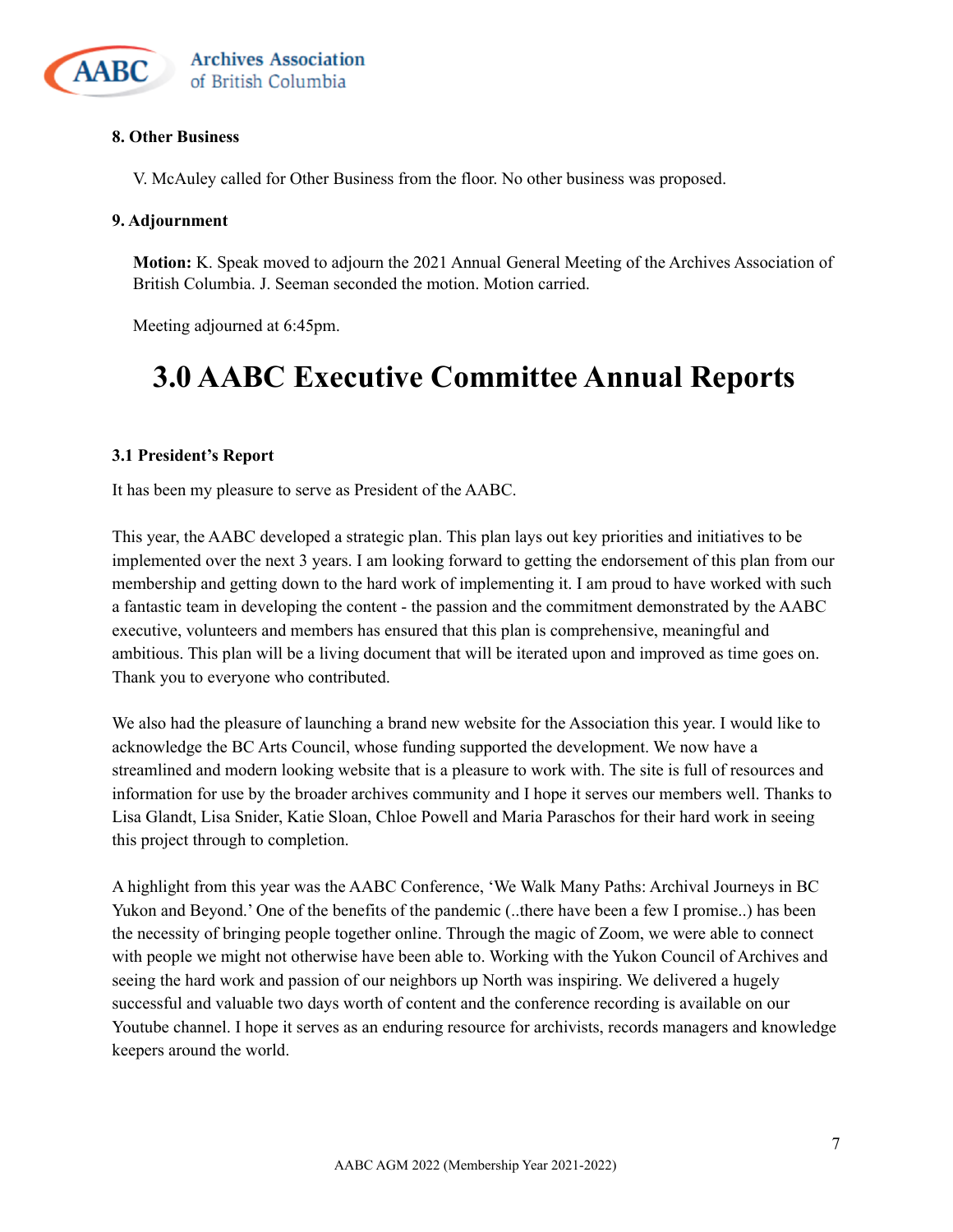

**Archives Association** of British Columbia

Thank you to our contractors. Lisa Glandt continues to head up the Education and Advisory Services role with distinction. This program continues to be the AABC's flagship offering and an invaluable resource to our members and the archives community at large. Lisa Snider delivers top notch digital services through Memory BC and our AABC website. Thank you to her for offering a fantastic resource to our members. And Karen Blimkie continues to ensure that the AABC's books are well and truly balanced. Without the hard work and commitment of our contractors, we would not be in the place we are today.

Thank you to the Executive that served with me this year: Katie Sloan (Vice President), Stacey Gilkinson (Treasurer), Emily Larson (Secretary), Kat Louro (Member at Large), Maria Paraschos (Member at Large), Jenny Seaman (Past-President). A special thanks to everyone who served (and continue to serve) on committees this year; Chloe Powell (Membership Committee), Lara Wilson and Jane Morrison (Programs Committee), Maxwell Otte and Victoria McCauley (Finance Committee), Andréa Tarnawsky and Manda Haligowski (Communications), Joy Rowe, Kelly Speak, Genevieve Weber, Emma Wright and Celia Nord (Indigenous Advocacy), and Kira Razzo (ACA@UBC AABC Rep) and all our regional representatives.

Serving as president of the Association has given me a deep appreciation for the hard work and precious time given by people in service to archives and the archival profession in our province and around the world. To all those who contribute to this association, thank you truly and deeply.

Respectfully submitted, Daniel Collins, AABC President

#### <span id="page-7-0"></span>**3.2 Vice-President's Report**

In the spring of 2021, as my term as Member at Large was coming to an end, I debated whether to run for Vice President or to volunteer with the AABC in another capacity. In the end, I decided to run for the VP position, and I am so glad I did. I am in awe of the excellence, expertise, and dedication of the other members of the AABC Executive, its contractors, committee members, and of course, the AABC membership! The archival/documentary heritage sector in BC is a close knit one and it has been my privilege to continue working with you all.

Despite the ongoing and new challenges posed by the continuing pandemic, the AABC has achieved many milestones over this past year. The Programs Committee continues to plan and facilitate world-class workshops and webinars, which serve students in BC, Canada, and around the world. The AABC ran three courses over 2021-22: "Managing Archives", "Managing Plans & Drawings", and "Introduction to Archival Preservation". The AABC also organized an "Introduction to Copyright" workshop, led by copyright expert Jean Dryden. There was such demand for the workshop, that the AABC ran a second offering. Many thanks to Lisa Glandt for organizing and facilitating AABC's education programmes; her passion and expertise has cemented AABC's place as a leading organization in archival programming across Canada.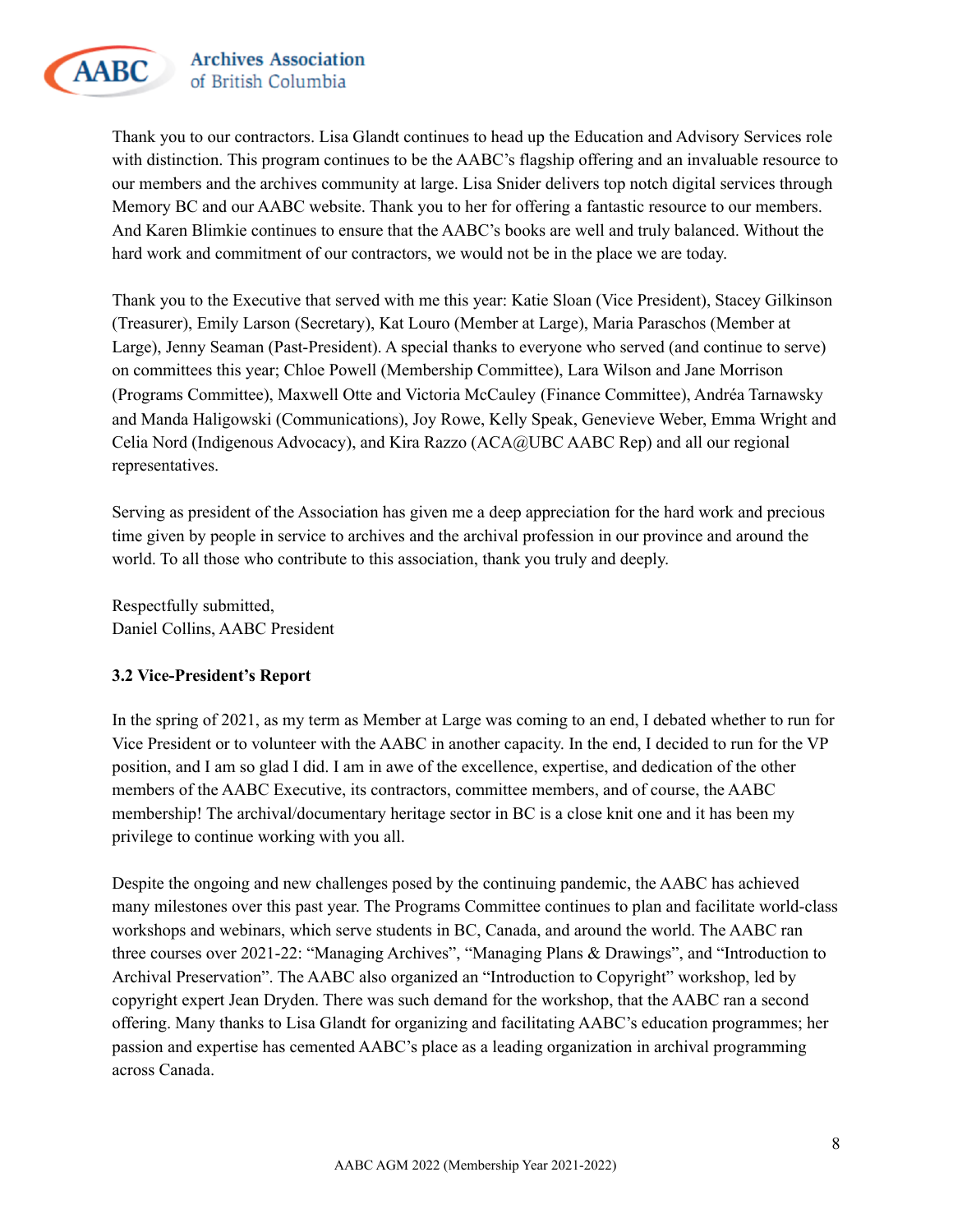

**Archives Association** of British Columbia

This year also saw the introduction of "round-teas"; a combination of roundtables and social get togethers. Each round-tea focuses on a topic and are led by experts and specialists on that topic. The teas are informal in structure, allowing for participants and panelists to speak candidly about topics facing the archival and documentary heritage sectors. Some of the past teas include precarity in the library and archives field, archives and the media, and working with residential school records. Huge thanks to Lisa Glandt and Kat Louro for organizing and moderating these teas.

Many thanks must also be extended to our BC Archival Network Services Coordinator, Lisa Snider, who was kept busy maintaining MemoryBC and the AABC website. MemoryBC has seen an increase in members and uploads of content, even prior to the pandemic, and we are fortunate to have Lisa maintain the database and ensure that descriptions are accurate and uploaded in a timely manner. In addition, Lisa was instrumental in maintaining the AABC website by uploading job descriptions, adding people to the AABC listserv, and switching over AABC's legacy Google account to Google's free non-profit workspace. The Executive is eternally grateful for Lisa's continued expertise in handling all things technical for the AABC.

Thanks to funding provided by the BC Arts Council, the AABC was able to upgrade its website and web presence. The website was last updated in the late 2000s and was long overdue for an upgrade. With the membership database switching over to Wild Apricot, the AABC took the opportunity to also migrate the website over to Wild Apricot's hosting site. Many thanks go to Lisa Snider for working on the technical side of the project, including building the website's framework and migrating content over from the previous site to the new one. Thanks also must go to Lisa Glandt for reviewing, editing, and revising the website's content. Many thanks also to Dan Collins, Maria Paraschos, and Chloe Powell for sitting on the AABC Redesign Committee, as well as to Andréa Tarnawsky, and Cindy McLellan for providing feedback on the new website. Also, thank you to Jane Morrison and the University of Victoria Library for archiving the old website on Archive-It. Many hands made light work of this project, and allowed for a smooth transition to the new and improved website.

Also with this funding, the AABC was able to put together four Disaster Response kits that contain practical supplies that institutional members can request access to in the event of an emergency. These kits can be distributed to AABC members on an as needed basis for free and are located in central locations throughout the province, including the Lower Mainland (Vancouver), Vancouver Island (Victoria), Central/Northern BC (Prince George), and the Okanagan/Kootenays (Kelowna). These kits are especially timely, as climate change has had a devastating impact on BC over this past year and weather events will likely continue to grow in intensity in the future.

To say this year was a challenging one is an understatement; the devastating discoveries at former residential schools, climate emergencies, and the continuing pandemic have taken a toll on all of us. However, I am encouraged by the resilience and grace that the AABC Executive, contractors, committee members, and its membership have demonstrated over this past year. I am continuously impressed by how this small Association and its members come together, in good and challenging times, to serve the people of BC and preserve this beautiful province's history, stories, and documentary heritage. I am both excited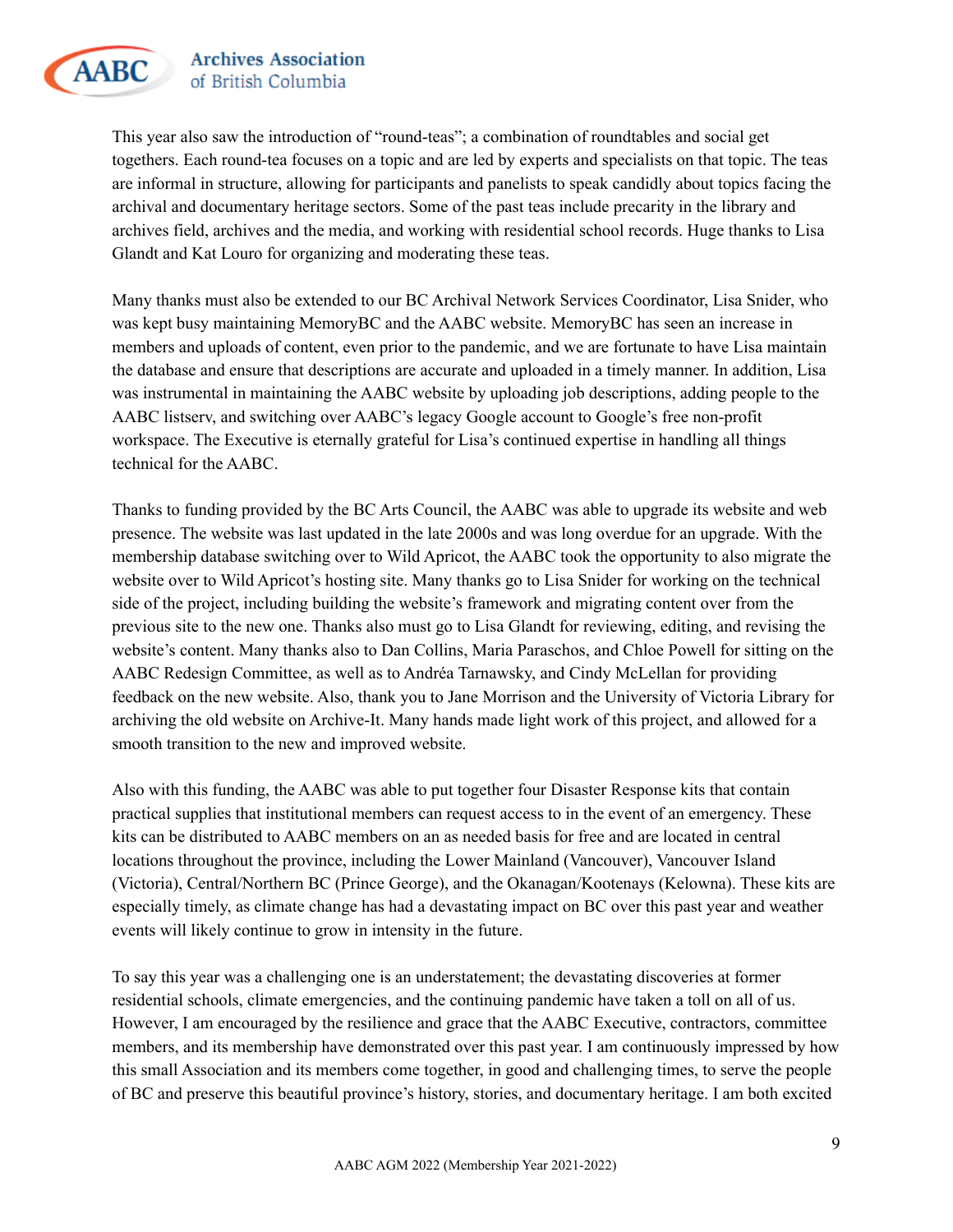

and honoured to take on the position of President of this little Association that could, and continue the great projects in the works for 2022-23.

Respectfully submitted, Katie Sloan, Vice-President

#### <span id="page-9-0"></span>**3.3 Treasurer and Finance Committee Report -- Stacey Gilkinson**

The AABC has weathered another unpredictable pandemic year and has maintained a solid financial position. Our budget for 2021-2022 projected a deficit of \$13,816.38, which included plans to spend an unexpected surplus from 2020-2021. These surplus funds and \$20,000 provided from the BC Arts Council Covid-19 Relief Fund was put into expanding the AABC's services through the EAS program, disaster response kits, and completing one-time projects, like the website redesign and strategic planning process. We finished 2021-2022 with a small surplus due to revenues generated by ad hoc workshops, webinars and roundtea sessions which took place throughout the year, underspending in some categories, and the continued efforts of the executive and contractors to prudently manage the association's financial resources.

We thank our donors for their continued support, which funds our two scholarships for SLAIS students to attend ACA. We encourage would-be donors to follow the example of some other members and consider signing up for monthly donations through Canada Helps. Anyone can sign up and donate any amount. We hope that those who can will continue to support the AABC.

#### **Financial Statements:**

A. Financial Statements for 2019-2020

The Treasurer met with Finance Committee member Max Otte over Zoom on March 27, 2022 to perform the annual review of the Association's finances. The Financial Manager Karen Blimkie provided all financial paperwork for the 2019-2020 fiscal year. The financial statements and report from the volunteers is attached to the AGM Package as Appendix A.

B. Financial Statements for 2020-2021

The Treasurer met with Finance Committee member Max Otte over Zoom on December 5, 2021 to perform the annual review of the Association's finances. The Financial Manager Karen Blimkie provided all financial paperwork for the 2020-2021 fiscal year. The financial statements and report from the volunteers is attached to the AGM Package as Appendix A.

C. Financial Statements for 2021-2022

The current financial statements for the year ending March 31, 2022 are preliminary. They have not yet been finalized and reviewed at the date of the writing of the present report. A draft of these financial statements will be presented at the 2023 AGM.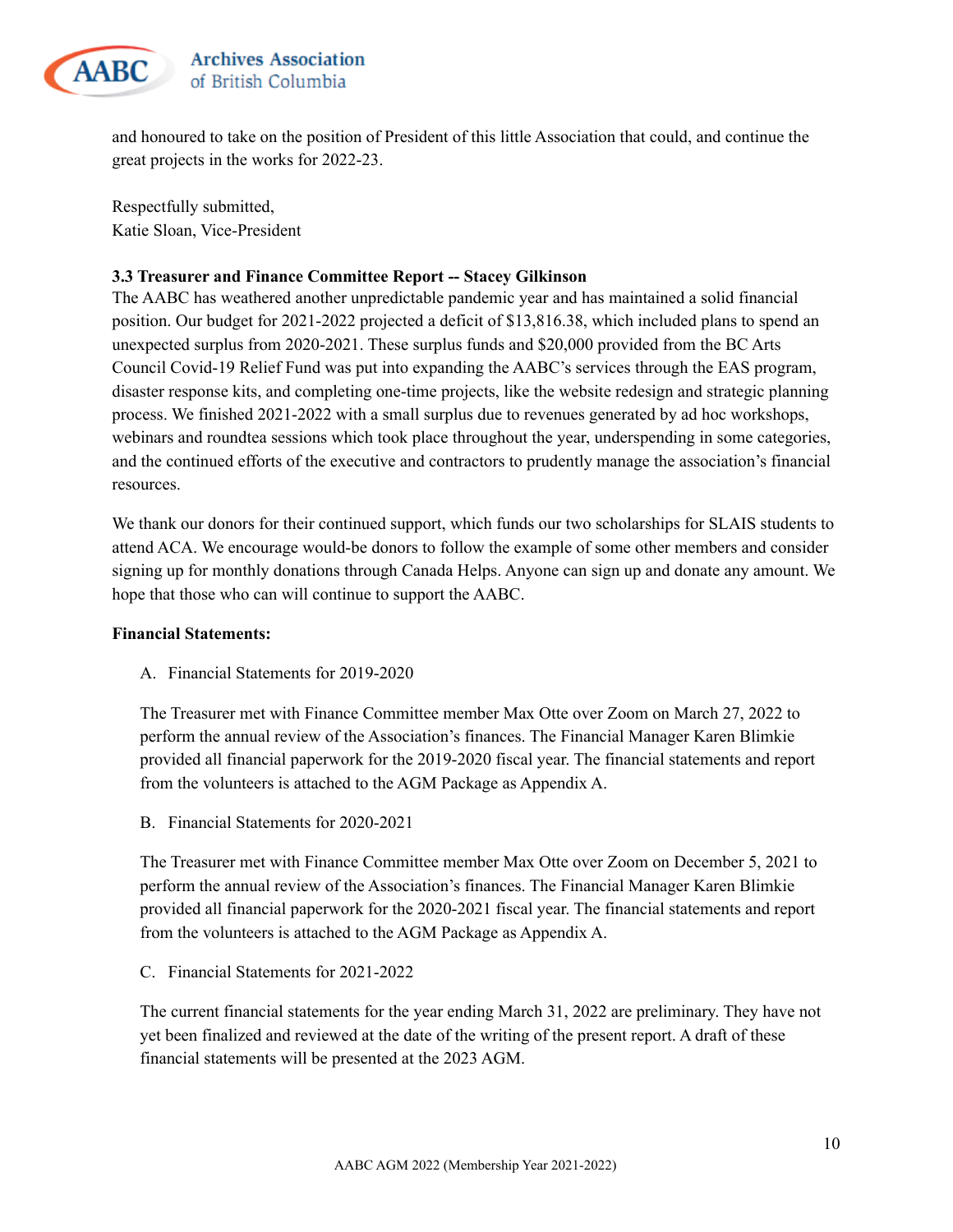

#### **Budget for 2022-2023:**

Members of the AABC Executive, the Finance Committee, Programs Committee and the Financial Advisor met on February 20, 2022 to discuss the budget for 2022-2023. Due to the expansion of the EAS and ANS programs and some additional budget lines, we are projecting a deficit of \$18,700.64. The

surplus from the year ending March 31, 2022 will help to offset the projected deficit. At the start of the pandemic, workshop fees for both members and non-members were temporarily lowered. To help offset rising costs this year, workshop fees have been raised back to their pre-pandemic rates for non-members only. Webinar fees have also been adjusted to be \$15 for members and \$30 for non-members. Roundteas will continue to be free. The Executive approved the 2022-2023 budget on February 28, 2022. A comparison of the 2021-2022 and 2022-2023 budgets may be found in Appendix B.

#### **Thank you**

This has been my final year as Treasurer and so I would like to express my gratitude to my colleagues on the Executive, our Financial Manager, Karen Blimkie, and to all those who have served on the Finance Committee over the last three years, including Max Otte, Angel Chirnside, Kathryn Louro, and Victoria McAuley.

Respectfully submitted, Stacey N. Gilkinson AABC Treasurer Chair, Finance Committee

## <span id="page-10-0"></span>**4.0 AABC Committee and Program Annual Reports**

#### <span id="page-10-1"></span>**4.1 Programs Committee Report**

It has been my privilege to serve as the Programs Committee Chair over the past year. Jane Morrison and Lara Wilson continue to serve on the AABC Programs Committee in 2021-22. The Committee met monthly, working on grant applications and reviewing priorities for education programming through workshops, webinars, and "roundteas".

Although the AABC was not selected to receive funding from the Documentary Heritage Communities Program from Library and Archives Canada for 2021/22, the Association succeeded in securing two grants from the BC Arts Council. With this funding, the AABC successfully upgraded the Association's website, put money towards strategic planning sessions, and was able to continue to provide exemplary educational services. Just recently, the AABC received confirmation that it will receive a further grant from the BC Arts Council to offer two "Archives 101: Archival Practice for Indigenous Organizations" workshops at low to no cost to students in the fall and winter of 2022/23. This funding is invaluable to the AABC in continuing to offer exceptional services to the archival community; the AABC Executive is grateful for the ongoing support from the BC Arts Council.

The AABC continues to be a leader in providing archival education, both on a provincial and national level. Lisa Glandt, AABC's Educational and Advisory Services Coordinator, is currently working with the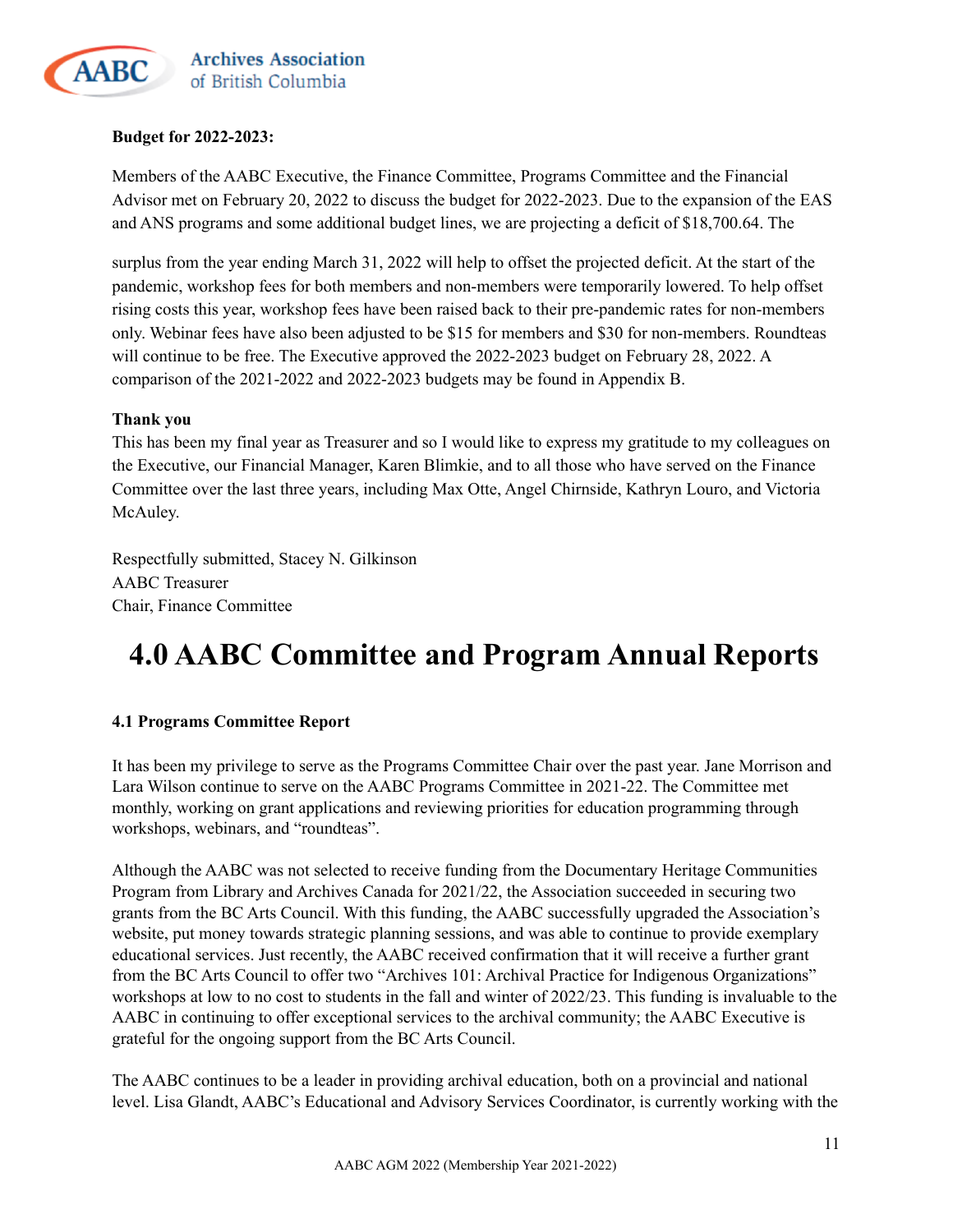

University nuhelot'įne thaiyots'į nistameyimâkanak Blue Quills. Lisa is leading the Archives 101: Introduction to Archives for Indigenous Organizations over the course of twelve weeks. The workshop is a mix of teaching with discussion and external presenters. The workshop kicked off in March, and has been very successful thus far.

Respectfully submitted, Katie Sloan, Programs Committee Chair

#### **Education and Advisory Services**

The April 2021 - March 2022 EAS Program continued to support the AABC membership and Executive team throughout the second year of the Covid-19 pandemic. Building upon the online training format that was started in mid-2020, professional development offerings and events were strongly attended by AABC members and non-members alike. Looking back, there were many additional projects completed behind the scenes with the goal to foster productivity for the 2022-2023 EAS program. Thank you for your continued support!

#### **EAS Advisory Stats**

Advisory inquiries have continued to remain strong and over the past year, and have included more inquiries from our colleagues working in, and setting up archival programs within Indigenous organizations. We are pleased to expand our network of heritage professionals and support the work of cultural knowledge keepers throughout the province. Many of the advisory inquiries this past year assisted with more detailed and complex questions about processing challenging backlog collections, environmental conditions, conservation best practices, MemoryBC assistance, and training opportunities.

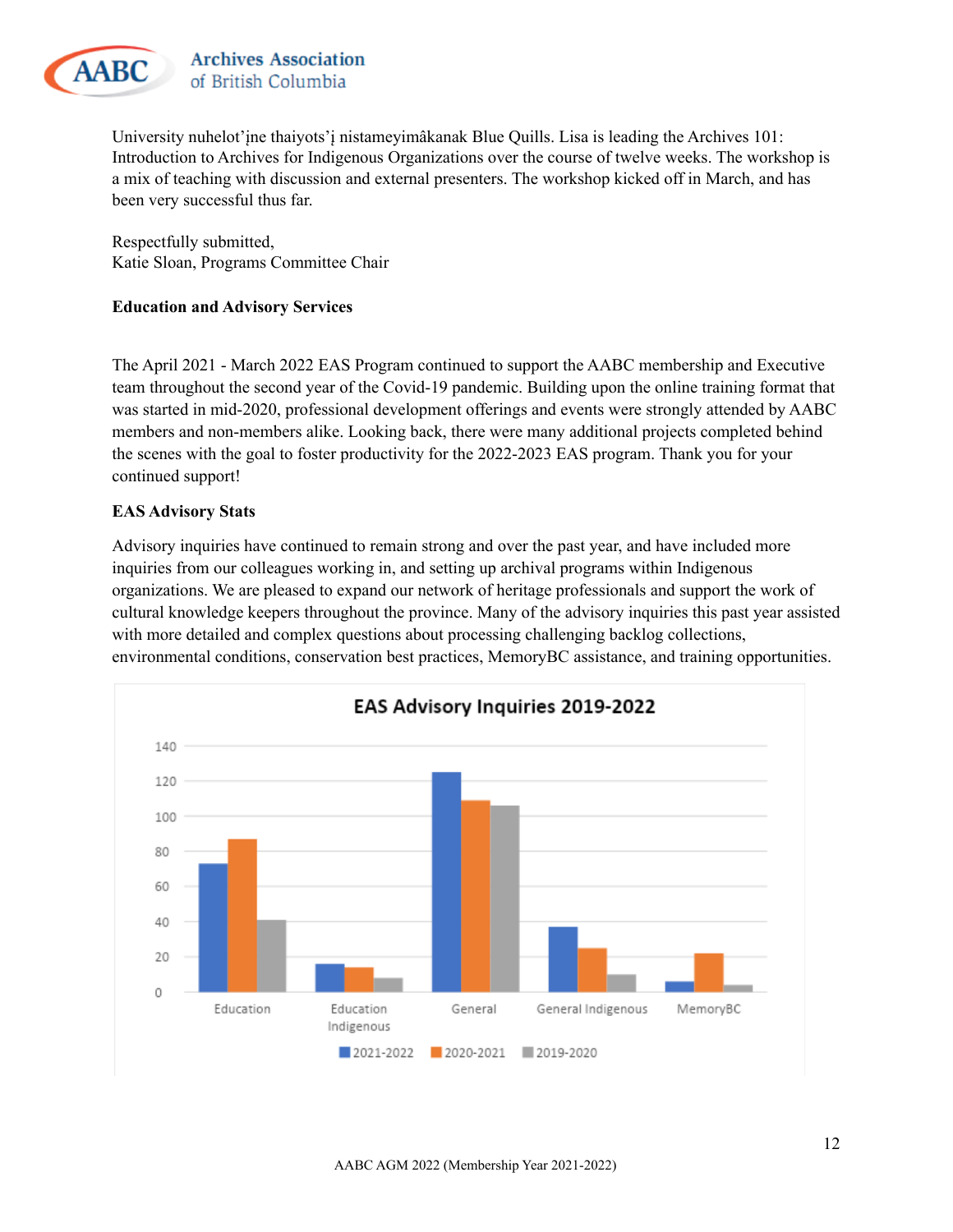

#### **Distance Education Courses**

The AABC continues to be a leader in offering cost effective and high-quality distance education offerings within the province, across Canada, and to our international partners.

Three distance education courses were offered in 2021-2022:

- Managing Archives (April June 2021)
- Managing Plans and Drawings (Sept Nov 2021)
- Introduction to Archival Preservation (Jan March 2022)

Over the year, 76 students completed their course work and included international students from England, India, Hong Kong and Belize. The AABC Anti-Racism Bursary was offered for each course, which allowed the successful applicants free registration and course textbook(s).

#### **Professional Development**

Throughout the year, a number of different workshops, webinars and "roundteas" were offered. While not the same as meeting in person, the online format allowed the AABC to reach a greater audience and allow for more participants who could participate from either work or home. Thank you for your patience with navigating Zoom and despite our best planning and preparedness, working through unexpected technology glitches!

One of the main priorities of the year was to complete two DHCP grant-funded offerings of the "Archives 101: Archival Practice for Indigenous Organizations" workshop that were postponed from 2020-2021 due to the pandemic. They were redeveloped from in-person to online workshops and presented as 6 mini sessions for participants in each Haida Gwaii (BC Northwest Region) in April and Fort St. John (BC Northeast Region) in May 2021. These last two workshops completed 3 years of DHCP funding to develop and present this workshop to Indigenous participants throughout the province. We are grateful to the DHCP program for this opportunity that allowed the AABC to renew and build new relationships with our Indigenous colleagues.

AABC-sponsored workshops throughout the year included:

- *The Basics of Copyright* (1 day workshop), Instructor Jean Dryden; two offerings: June 2021 (25 participants), Sept 2021 (25 participants)
- *Archives 101: Archival Practice for Indigenous Organizations* (AABC/YCA conference workshop), Instructor Lisa Glandt; October 2021 (14 participants)

Custom EAS workshops were also delivered for external organizations including:

- Okanagan Heritage Society: *Introduction to Archival Practice*; June 2021 (18 participants)
- Saskatchewan Council of Archives & Archivists (SCAA): *Arrangement & Description & RAD Refresher*; Nov 2021 (17 participants)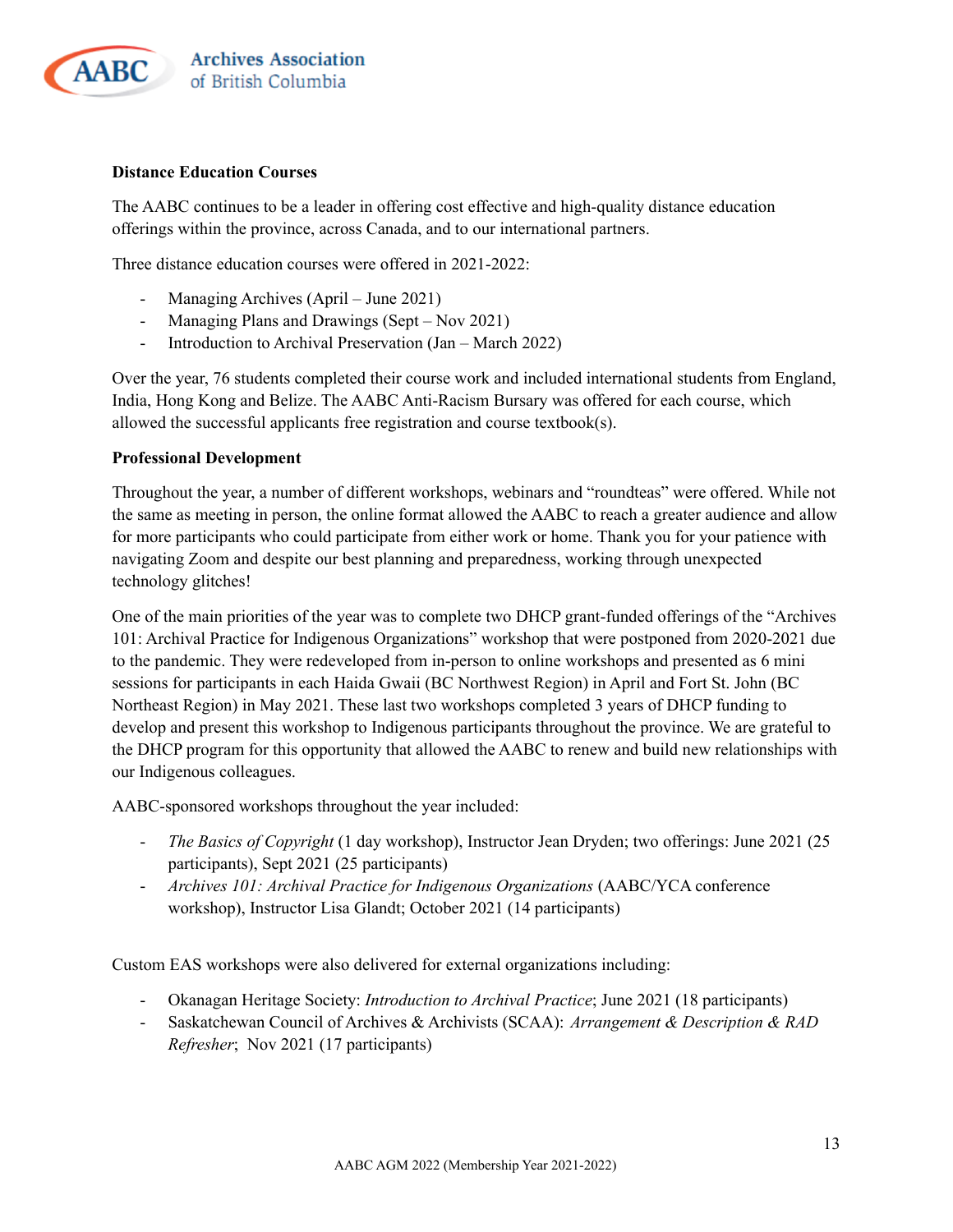

- University Blue Quills, Alberta: *Archives 101: Archival Practice for Indigenous Organizations*, workshop redeveloped and expanded as 12 sessions; March-May 2022 (40 registered participants from across Canada)

#### **Webinars**

The online environment provided new opportunities for training and it was a pleasure to work with archival colleagues to present a range of topics and best practices meant to help support daily work in archival settings. Information on how to access recordings of these webinars is available on the AABC website.

- **-** *Genealogy Research Tips and Resources*, June 2021; presenters Susanne Sulzberger, Stacey Gilkinson, Grace Hama (61 participants)
- *Digitization and Small Archives: Case Studies and Best Practices*, Dec 2021; presenters Kayla Lar-Son, Kat Louro, Mandy Kilsby, Thomas Dombowsky, Lisa Glandt (38 participants)
- *Disaster Response: Prep and Priorities*, Jan 2022; presenter: Lisa Glandt (39 participants)
- *Introduction to MemoryBC*, Oct 2021; presenter: Lisa Snider, BC Archival Network Service (25 participants)

#### **Roundteas**

This year we were pleased to introduce "Roundteas" – informal, online gathering opportunities where topical issues were discussed and questions and solutions pondered in a safe and respectful environment. Thank you to Kat Louro, AABC Member-at-Large who helped to plan and host these sessions and to all of our speakers who shared their experience and skills with us. Some of these sessions were recorded and are available for viewing on the AABC website.

- *Residential School Records*, Sept 2021; speaker Genevieve Weber (38 participants)
- *Volunteers and Archives*, Oct 2021; speakers Alysa Routtenberg, Val Billesberger, Jane Newman, Jennifer Yuhasz (30 participants)
- *Social Media & Archives*, Nov 2021; speakers Andréa Tarnawsky, Audrey McKinnon, Alyssa Bruijns (35 participants)
- *Precarity and the Profession*, Feb 2022; speakers Adena Brons, Ean Henninger (31 participants)

As we move out of provincial pandemic restrictions in April 2022, the EAS Program will continue to offer Webinars and Roundteas over the coming year. If you have any suggestions for speakers or a theme that you think would make a good discussion, please don't hesitate to contact the EAS Coordinator.

#### **Behind-the-Scenes-EAS Projects**

There were a number of different projects completed behind-the-scenes, and this keeps the EAS role dynamic and always evolving. Major endeavours included working with Lisa Snider on the redesigned and refreshed AABC website, and updating key resources such as the *Manual for Small Archives* and the *B.C. Thesaurus*.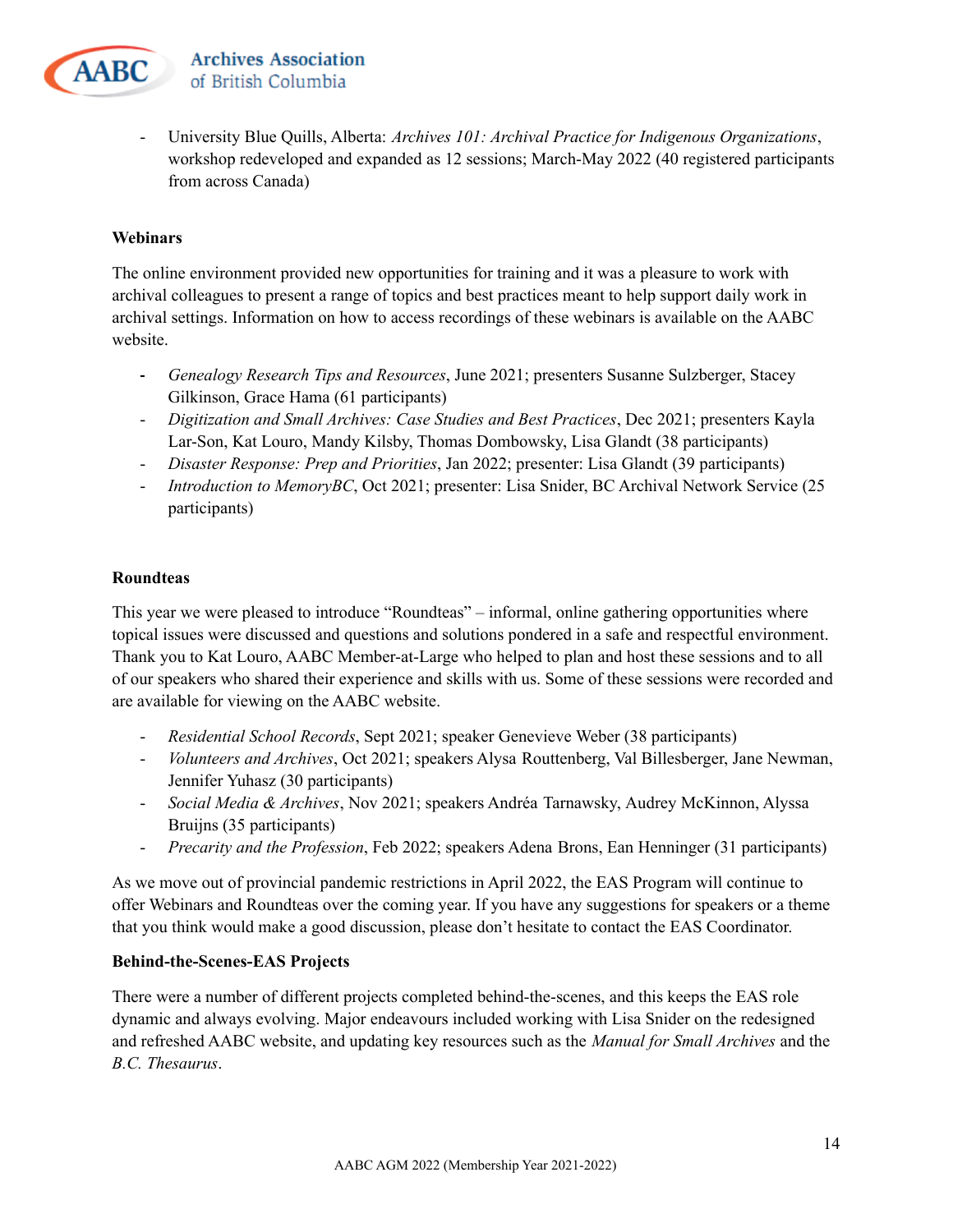

Four (4) Disaster Response Kits were assembled and are now stored throughout the province (Vancouver, Victoria, Kelowna, and Prince George) so that they can be distributed to Institutional members, free of charge, if needed. The kits contain a range of supplies that can help you respond efficiently and quickly in the event of an emergency. Instructions on how to access a Disaster Response Kit can be found on the website.

The EAS Coordinator was also part of the conference committee for the joint AABC and Yukon Council of Archives 2021 Conference "We Walk Many Paths: Archival Journeys in BC, Yukon, and Beyond". It was a privilege to work with the speakers from BC, Yukon, Alberta and Manitoba and support their presentations by assisting with moderation and running Zoom during the conference. Recordings from the conference are now available (YouTube links on the website) and to date, there have been over 180 views!

The EAS Coordinator also continues to be an active member in the CCAArchives Advisors Working Group, a group comprised of provincial Advisors/designates from across Canada who meet on a regular basis to discuss archival issues and share resources.

I am looking forward to the 2022-2023 EAS workplan and continuing to support the AABC membership.

Respectfully submitted,

Lisa Glandt, EAS Coordinator

#### **Network Services**

The AABC Archival Network Services Coordinator, Lisa Snider, has been very busy this past year. With remote work continuing well into 2021, descriptions added to MemoryBC has continued to grow at a steady pace. Despite differing time zones and many continuing priorities, Lisa responded quickly to enquiries and maintains a high level of service for the AABC. Over the past year, Lisa completed the following tasks:

- Deleted 194 authority records
- Deleted 117 descriptions and one institution
- Reviewed 22 draft descriptions
- Published 956 descriptions

Lisa also led several workshops relating to MemoryBC. In the fall of 2021, she led the "Introduction to MemoryBC" webinar along with Lisa Glandt. The webinar saw 35 participants, demonstrating an interest in working with the database. Lisa Snider also gave a guest lecture to the UBC iSchool "Digital Image and Text Collections" class on MemoryBC and working with digital collections.

Lisa was instrumental in the AABC website upgrade project; she did much of the work building the website's framework and migrating the content over from the previous site to the new one. Lisa's calm approach and expertise made the transition seamless; thanks so much Lisa!

Respectfully submitted, Katie Sloan, Programs Committee Chair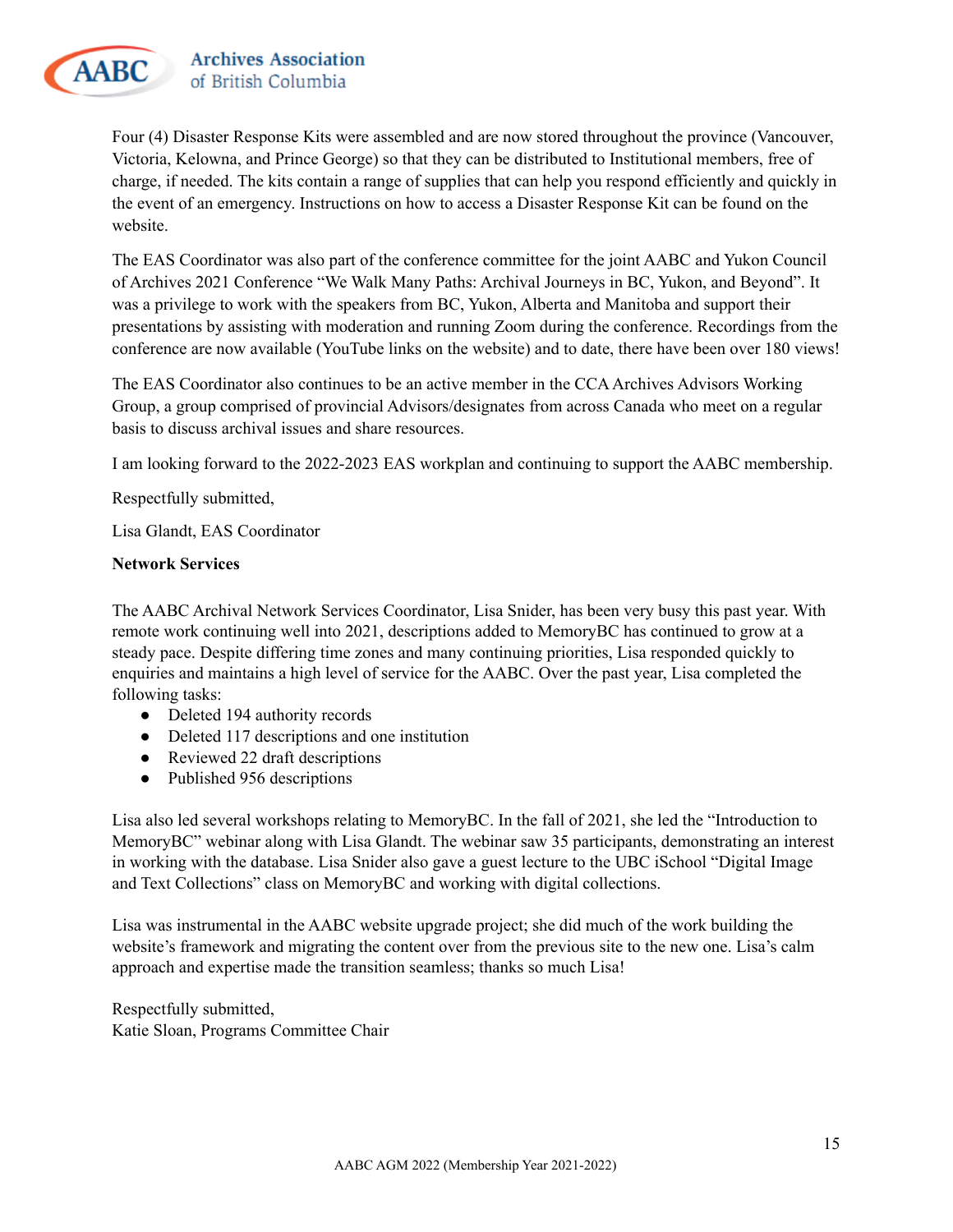

#### <span id="page-15-0"></span>**4.2 Communications Committee & Secretary Report**

It has been an honour to serve as the Communications Committee Chair for this past year. I am very grateful to committee members Andréa Tarnawsky and Manda Haligowski for their hard work and dedication.

The Communications Committee continues to facilitate connections between the AABC and information professionals across the province and beyond. In particular, Andréa Tarnawsky continued their excellent management of the AABC's social media platforms (Twitter and Facebook). Andréa will be stepping down from the Social Media Volunteer role after this AGM. I would like to take this opportunity to sincerely thank them for their tireless efforts to keep us all virtually connected during these challenging times. We are still seeking a new Social Media Volunteer. If you are interested in learning more, please get in touch at [aabc.secretary@aabc.ca.](mailto:aabc.secretary@aabc.ca)

A large focus for the Communications Committee this year was on publishing the Winter 2021 issue of the newly revived AABC Newsletter. A huge thank you to everyone who contributed their stories and reflections. Also, this newsletter simply would not have been possible without the graphic design work of Manda Haligowski, thank you Manda! The Communications Committee was also approached by Library and Archives Canada to deposit current and historical issues of the AABC Newsletter through LAC's Legal Deposit program, which are now available [here](https://bac-lac.on.worldcat.org/search/detail/1081339518?queryString=AABC%20Newsletter&clusterResults=false&groupVariantRecords=false). As we move into the 2022-2023 term, we will be moving forward with a biannual publication schedule. We look forward to sharing the Summer 2022 newsletter with you in June.

Please continue to share your ideas and opinions with us on Facebook or Twitter, or with me directly at [aabc.secretary@aabc.ca](mailto:aabc.secretary@aabc.ca). I look forward to continuing to serve you in the upcoming year and look forward to staying connected.

Respectfully submitted, Emily Larson AABC Secretary & Communications Committee Chair

#### **Social Media Volunteer Report**

#### **Overview**

The AABC Facebook and Twitter pages have been managed by Social Media Volunteer (SMV) Andréa Tarnawsky from October 2018 to the present. After the 2022 AABC AGM, Andréa is stepping down from the SMV role.

The SMV maintained the AABC's social media presence throughout the year and was met with stable reach and engagement. The SMV posted and scheduled content updates on Facebook and Twitter around 10:00 AM, 12:30 PM, and 5:00 PM, on each weekday to maximize AABC's total reach. The SMV reported on AABC related news, registration for AABC distance education courses, webinars, and the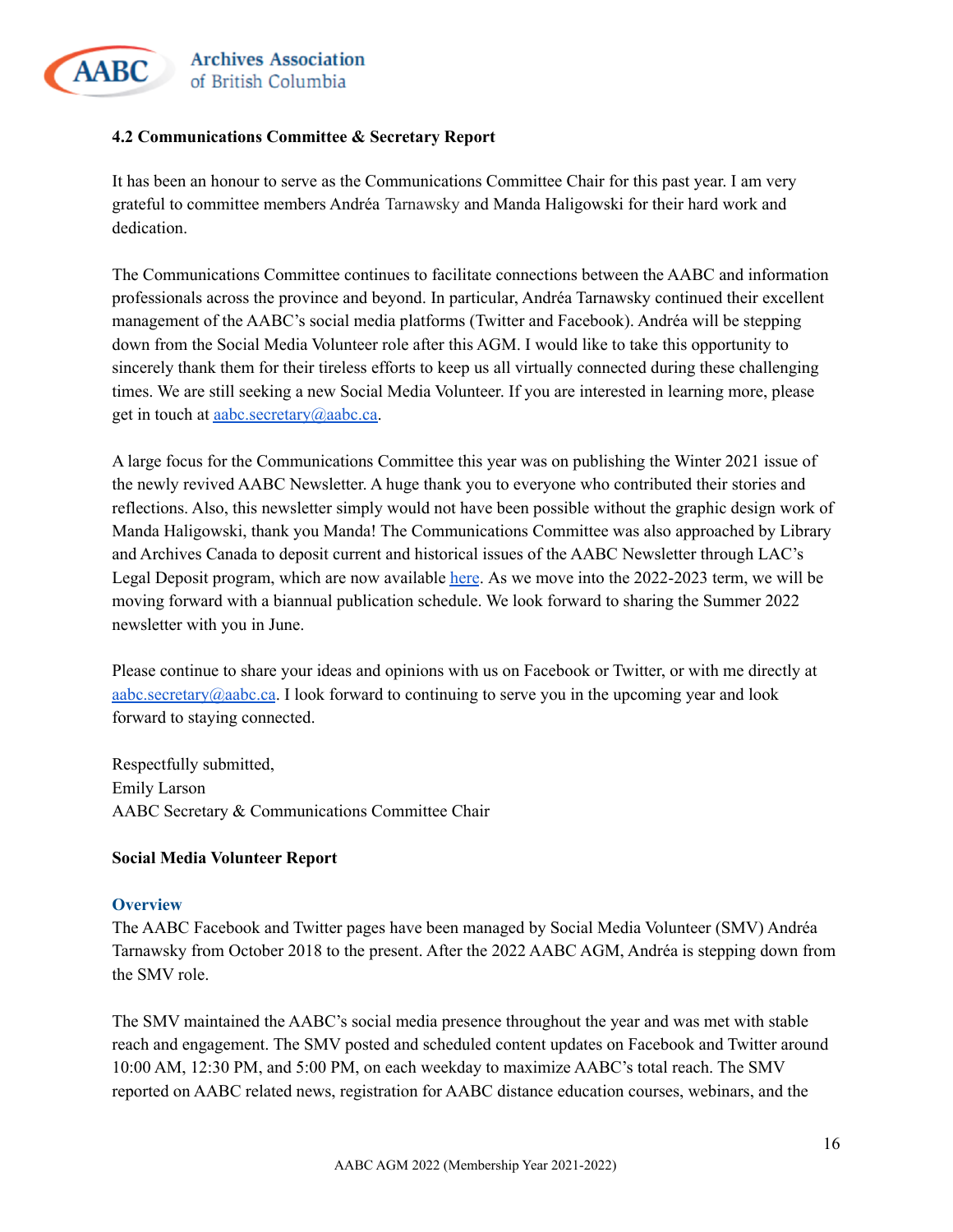

Annual Conference. They also promoted events of institutional members, job postings, and researched news items relevant to the Archival profession. On Thursdays the SMV promoted #ThrowbackThursday content from institutional members, which was met with a consistent weekly increase of social media engagement.

The Communications Committee continued creating and scheduling content for another Archives Awareness Week in November 2021. The Committee used the text on the CCA's Awareness Kit and adapted it to a series of posts designed in Canva and shared them on social media channels.

Since April 2021 the Facebook page has gained 40 new followers and the Twitter account gained 51 followers. However, the average reach decreased on Twitter (18%) this year, likely due to the decrease in in-person archival events, programming, and initiatives brought on by the global pandemic. Additionally, due to the change in Facebook web analytics, it is difficult to know how accurate the average reach is in comparison to previous years.

#### **Statistics**

#### **Facebook**

The AABC Facebook page is the main social media platform for the AABC. Notably, during 2021-2022, Facebook's back-end web analytics tool was discontinued. It was replaced with the new "Meta Business Suite" and their "Insights" section changed the way they measured the Reach of posts and collapsed Followers statistics into the larger category of Likes. The statistics below reflect the change and the baseline for the average reach statistics is now higher than in previous years. Since last year we have seen steady numbers for our posts' reach and Likes.

#### **Likes**

*The number of people that are "fans" of AABC on Facebook.*

From April 1, 2021 to April 1, 2022 the AABC Facebook page gained 40 Page Likes.



New Facebook Page likes <sup>O</sup>

#### Reach

*The number of people AABC's content is seen by on Facebook.*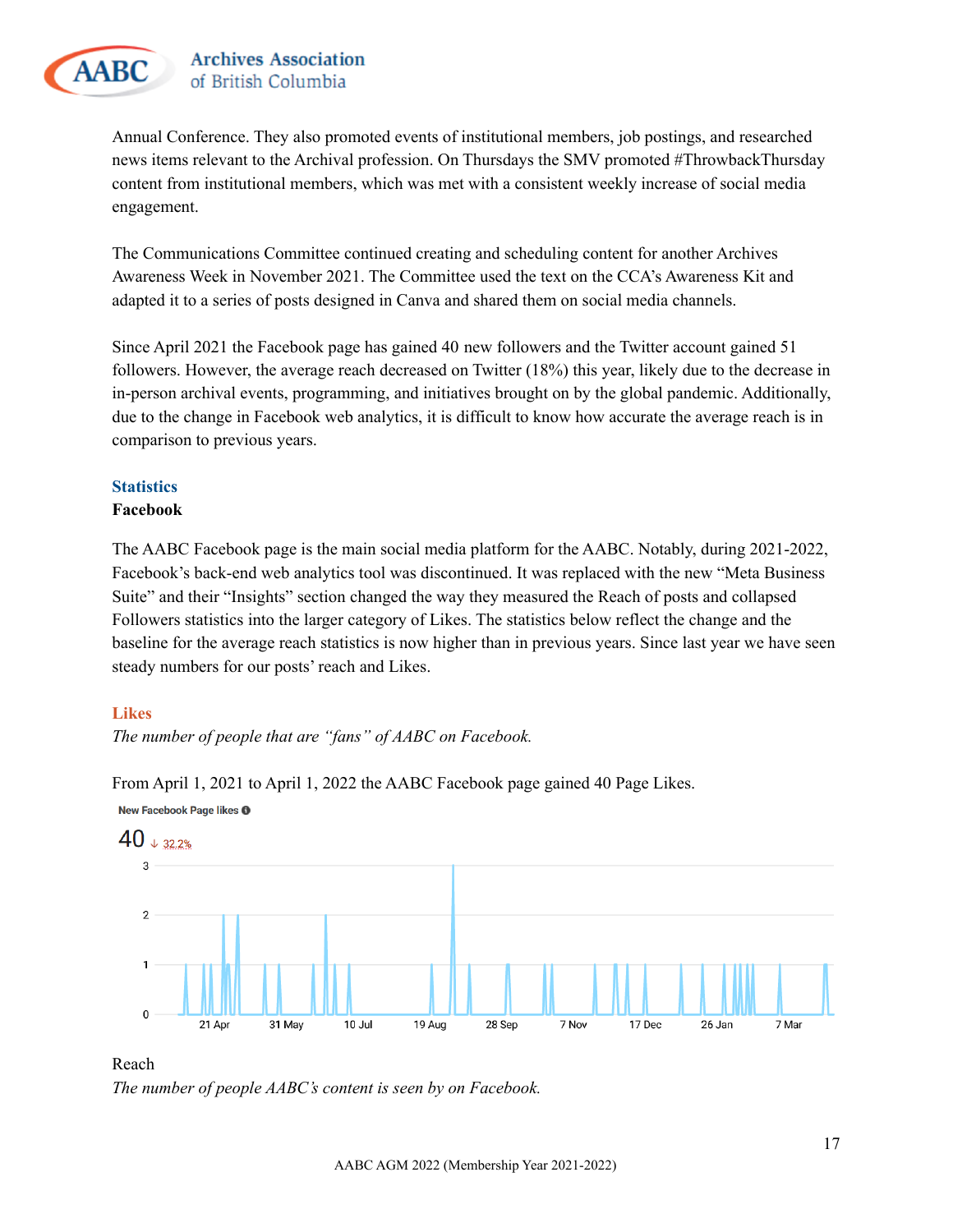

From April 1, 2021 to April 1, 2022 the average Reach of Facebook posts was 2,347. Since the way Meta Business Suite statistics changed their calculation of Reach, the SMV was unable to draw a direct comparison to the Reach statistics of previous years.





#### **Twitter**

#### **Followers**

*Individuals following the AABC Twitter profile*

From April 1, 2020 to April 1, 2021 the Twitter profile gained 51 new followers.

#### **Impressions**

*The total number of the times the Tweet has been seen.*

The overall Twitter Impressions on the AABC Twitter has been lower than the past year, with a decrease of 18% from April 1, 2021 to April 1, 2022.

Respectfully submitted, Andréa Tarnawky, Social Media Volunteer

#### <span id="page-17-0"></span>**4.3 Membership Committee Report**

The Membership Committee for 2021-2022 consisted of the chair Chloe Powell. The executive liaison (Member-at-Large) was Maria Paraschos.

#### **Mandate & Responsibilities:**

The Membership Committee is mandated to promote membership in the AABC and to maintain information through the membership database. Responsibilities include:

| Month/Year           | <b>Impressions</b> |
|----------------------|--------------------|
| April 2021           | 8,257              |
| May 2021             | 1,423              |
| June 2021            | 13,700             |
| <b>July 2021</b>     | 6,198              |
| August 2021          | 3,846              |
| September 2021       | 6,866              |
| October 2021         | 23,100             |
| November 2021        | 7,718              |
| December 2021        | 2,453              |
| January 2021         | 3,115              |
| February 2021        | 4,931              |
| March 2021           | 5,565              |
| <b>Total Average</b> | 7.264              |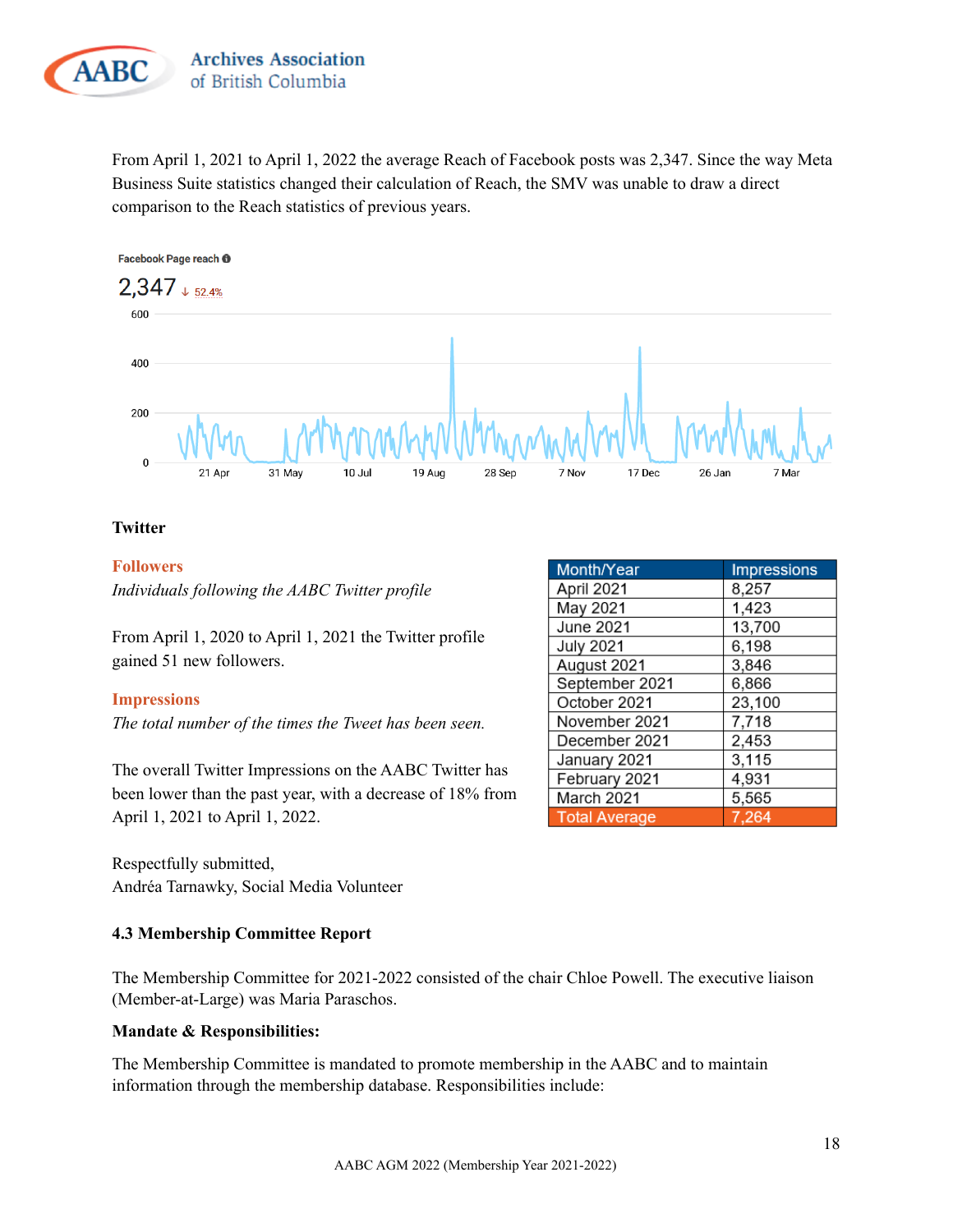

- Promote membership in the AABC and improve membership related practices and procedures.
- Review applications for Full Institutional Membership and make recommendations to the AABC Executive on approval of applicants for full institutional members.
- Process all membership applications and renewals, issue renewal notices and receipts.
- Maintain a list of all members and produce the annual membership directory.
- Communicate with members and with the AABC Executive and Contractors on membership related issues and initiatives.

|                            | 2021<br>-<br>2022 | 2020<br>$\overline{\phantom{0}}$<br>2021 | 2019<br>2020   | 2018<br>2019   | 2017<br>$\overline{\phantom{a}}$<br>2018 | 2016<br>2017 | 2015<br>2016   | 2014<br>$\overline{a}$<br>2015 | 2013<br>2014 | 2012<br>2013   | 2011<br>2012   |
|----------------------------|-------------------|------------------------------------------|----------------|----------------|------------------------------------------|--------------|----------------|--------------------------------|--------------|----------------|----------------|
| Institutional              | 77                | 114                                      | 68             | 68             | 64                                       | 67           | 69             | 69                             | 69           | 77             | 81             |
| Associate<br>Institutional | $n/a*$            | n/a                                      | 53             | 55             | 46                                       | 45           | 42             | 45                             | 45           | 42             | 45             |
| Sustaining                 | 5                 | $\overline{4}$                           | $\overline{4}$ | $\overline{4}$ | 6                                        | 5            | $\overline{4}$ | 5                              | 5            | $\overline{4}$ | $\overline{4}$ |
| Individual                 | 81                | 82                                       | 59             | 54             | 54                                       | 65           | 56             | 60                             | 60           | 55             | 49             |
| Student/Volunteer          | 63                | 50                                       | 36             | 48             | 34                                       | 50           | 41             | 37                             | 36           | 30             | 30             |
| Honorary Life              | 6                 | 6                                        | 6              | 6              | 6                                        | 6            | $\overline{7}$ | 6                              | 6            | $\overline{2}$ | $\overline{2}$ |
| <b>Honorary Patron</b>     | $\mathbf{1}$      | $\mathbf{1}$                             | 1              | 1              | 1                                        | 1            | $\mathbf{1}$   | 1                              | $\mathbf{1}$ | 1              | 1              |
| <b>Total Members</b>       | 233               | 263                                      | 227            | 236            | 211                                      | 238          | 220            | 217                            | 216          | 211            | 212            |

#### **Membership statistics:**

\*Note: Associate institutional memberships were merged into institutional memberships for the 2020-2021 membership year going forward.

#### **New members:**

We had three new Institutional members join us this year: First Nations Summit, Swedish Heritage in BC, and Revelstoke Museum and Archives. Eighteen new individual members joined, as well as 16 students and 10 retired/volunteer members.

#### **Committee update:**

Chloe Powell completed her second full year in the role of Chair. During this year Chloe moved to the Yukon, and would like to step down from the Membership Committee in order to volunteer for the Yukon Council of Archives. She is available to mentor interested volunteers and is available to slowly pass responsibility to someone else.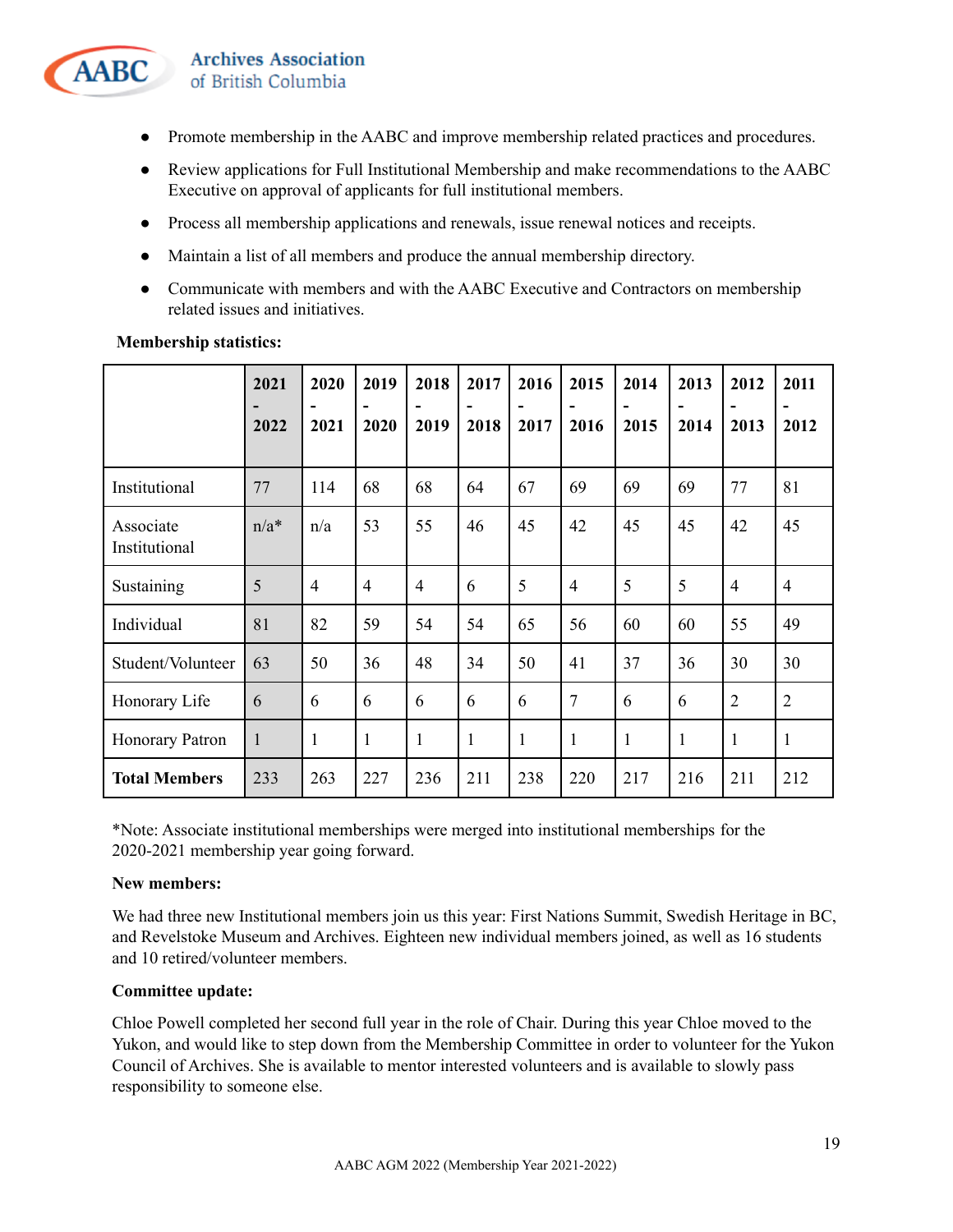

#### **Projects and activities:**

#### *Membership database and directory*

Now in the second year of operation, our online membership platform Wild Apricot continues to manage memberships and allows members to renew online, pay dues, and to update their contact information. The membership database was maintained and updated by the membership chair throughout the year. A membership directory was not issued this year as the membership management system has built-in online directory available to all members in good standing.

#### *Website redesign*

During the summer the Membership Committee was involved in the planning and development of the new AABC website. The membership software is now seamlessly integrated into the website, and information on membership categories, fees, benefits, forms, privacy, and contact information is now available under the membership tab on the top banner of the website. Thank you to everyone involved in the website redesign project – it's a tremendous success and looks very slick.

#### **Plans for the 2022-2023 year:**

A small improvement that the Membership Committee would like to undertake in the upcoming year is to consider and discuss rolling memberships with the Executive. Our current dues cycle is fiscal, but Wild Apricot has the ability to manage rolling memberships. Currently, new AABC members pay a full year of dues no matter what time of year they pay, which means new members from January to March (for example) are reminded March first to renew. Every year I manually change the renewal year to the following membership year for the few new members who have only been a member for a month or two, but it depends on the Membership Chair noticing who is a new member. To compare, ACA also uses Wild Apricot and has rolling membership. However, this would change the timing of accounts received, which would impact planning for the fiscal year ahead.

#### **Comments from the Chair:**

Has it already been a year? And yet the weeks feel long! Managing memberships through Wild Apricot continues and only gets easier as the system becomes more familiar. I rely heavily on the work of all three of our experienced contractors, so a line of thanks is overdue. Thank you to Karen Blimkie for continuing to support membership renewals and answering my questions with ease. Thank you also to Lisa Glandt for her continued help with navigating Wild Apricot, and promoting AABC membership. Her experience is so valuable and helpful. Collaborating with Lisa Snider on the website redesign this year was a real treat to see her in action, thank you for all your efforts and expertise. Thank you to Maria Paraschos for being our new Member-At-Large. Thank you to all of our members, institutional and individual, who continue to support each other and build up BC's archival community through their involvement with the AABC.

Respectfully submitted,

Chloe Powell Chair, Membership Committee

#### <span id="page-19-0"></span>**4.4 Grants & Fundraising Committee**

The Grants & Fundraising Committee, chaired by a Member-at-Large is responsible for the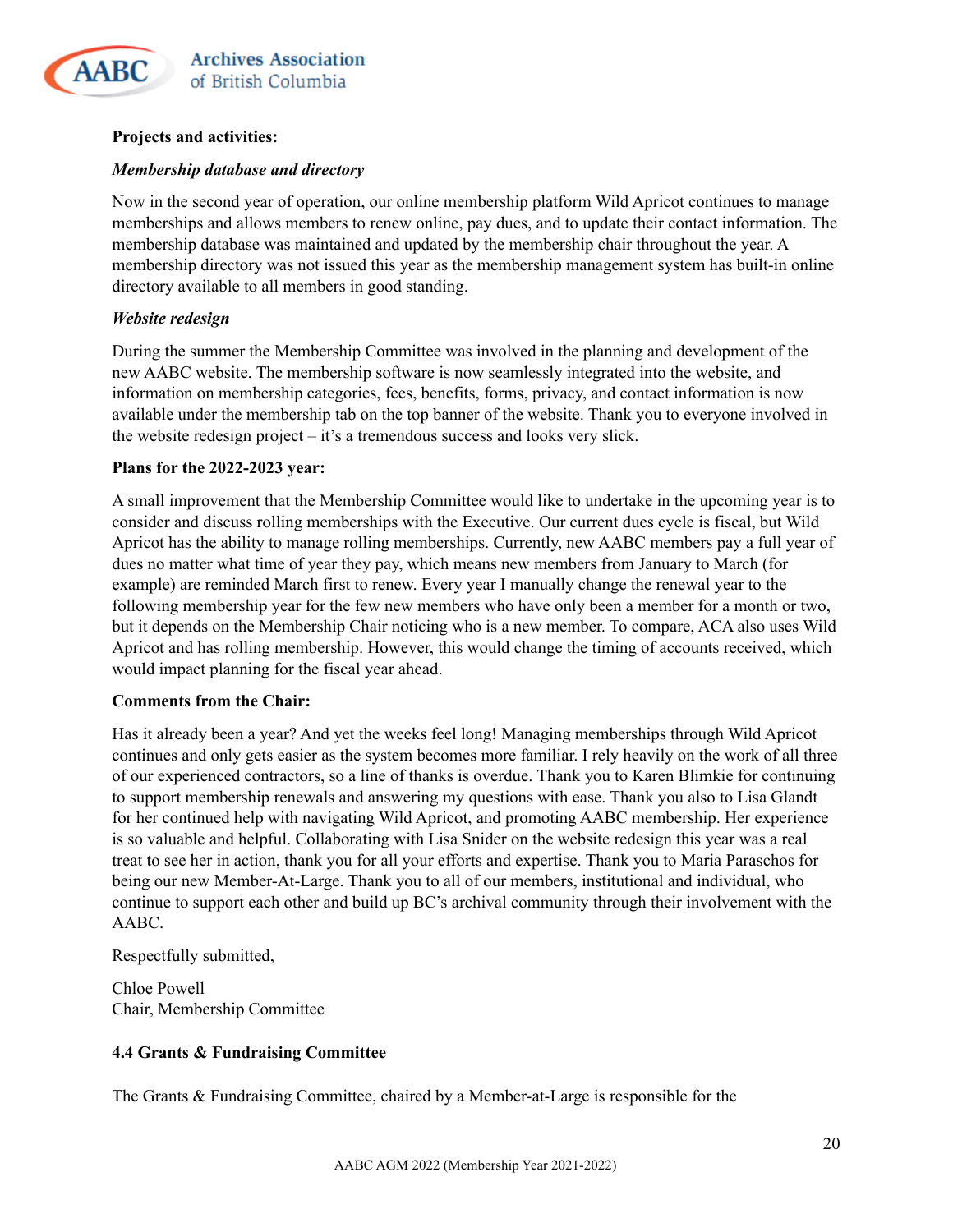

adjudication of grant funding. This year, a member of the AABC programs committee formed part of the adjudication committee for the Friends of the BC Archives' Terry Reksten Memorial Award, a yearly grant that awards \$1000 to two community archives, museums, or historical societies. The award was publicized through AABC communications and its social media channels.

The successful applicants for the 2021 funding cycle were the Sicamous and District Museum and Historical Society, for the purchase of the PastPerfect software to begin documenting their collection, and The Sidney Museum and Archives, to purchase an archival grade photograph and film negative scanner for digitization projects.

The AABC was also able to cover education costs through its Anti-Racism Bursary. Introduced in February 2021, the AABC Anti-Racism Bursary covers registration and textbook costs for one Indigenous, Black and/or Person of Colour (IBPOC) per distance education course. We are pleased to report that this past year we awarded the bursary to one applicant for all three of our distance education offerings: Oral History: From Theory to Practice, Managing Archives, and Managing Plans and Drawings.

Respectfully submitted, Kat Louro, Member at Large

#### <span id="page-20-0"></span>**4.5 Indigenous Advocacy Committee**

The past year was a productive, albeit challenging, one for the Indigenous Advocacy Committee. Almost one year ago, the horrific discovery of 215 unmarked graves was made on the grounds of the former Kamloops Residential School. This, and subsequent discoveries, underlined the need for Canada to address its colonial past and present, and led to reflection on the part of the IAC on the direction and priorities of the AABC.

In brief, the Indigenous Advocacy Committee played a central role in the development of the AABC's strategic plan, providing invaluable feedback to ensure the direction of the AABC for the next five years was moving in a productive direction in terms of inclusion, and support, of Indigenous archivists and record keepers. I'd like to thank members of the IAC who made time to participate in focus groups and review sessions for the strategic plan, and who provided critical and insightful feedback which has guided the living strategic plan document. Likewise, the IAC gave fulsome feedback on several statements on pertinent events written by the AABC, challenging the Executives assumptions and strengthening the AABC overall.

The IAC also contributed to the AABC's ongoing "Roundtea" series, with committee member Genevieve Weber graciously donating her time and expertise to speak about processing difficult and traumatic records. There was also movement towards partnerships with organizations outside the AABC. Excitingly, the committee had its first meeting with Head Librarian of the Xwi7Xwa Library at UBC,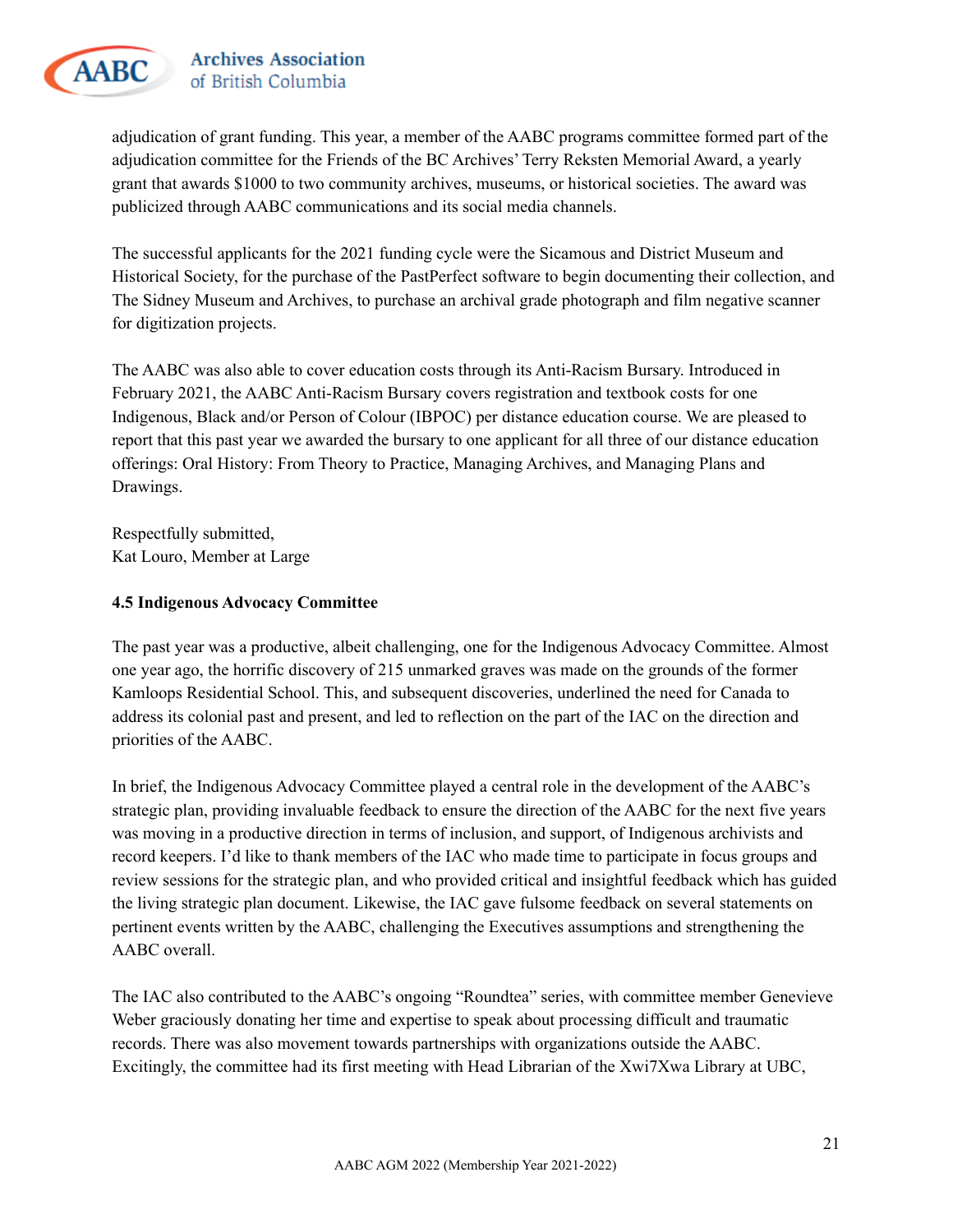

Sarah Dupont, to discuss a joint Thesaurus and Subject-Indexing Project. We hope to develop a Memorandum of Understanding with Xwi7Xwa to support mutually beneficial projects moving forward.

There were legitimate concerns that the work and expertise of the IAC, central to challenging white supremacist norms in archival practice and professional associations, were not being embedded effectively into the work of the AABC executive committee. Through discussion with the Executive, and review of the Strategic Plan, we are confident that we are on track to make the IAC an effective and integral part of the work and direction of the AABC.

Finally, I'd like to extend my gratitude and thanks to long-term committee members: Genevieve Weber, Kelly Speak, and Joy Rowe for their expertise, wisdom and input the past two years I've served as chair of the committee.. Further, I am thrilled to announce two new members of the IAC: Celia Nord and Anna Kay Eldridge.

Respectfully submitted, Kat Louro, Member at Large

#### <span id="page-21-0"></span>**4.6 Nominations Committee**

I am pleased to announce the following candidates have put their names forward for the vacant executive positions.

Current AABC Executive vacancies and nominees:

| <b>Position</b>   | <b>Nominee</b>    |
|-------------------|-------------------|
| Vice-President    | Kat Louro         |
| Member-at-Large 2 | Maureen Atkinson  |
| Treasurer         | Alexandra Neijens |

Respectfully submitted, Kat Louro, Member-at-Large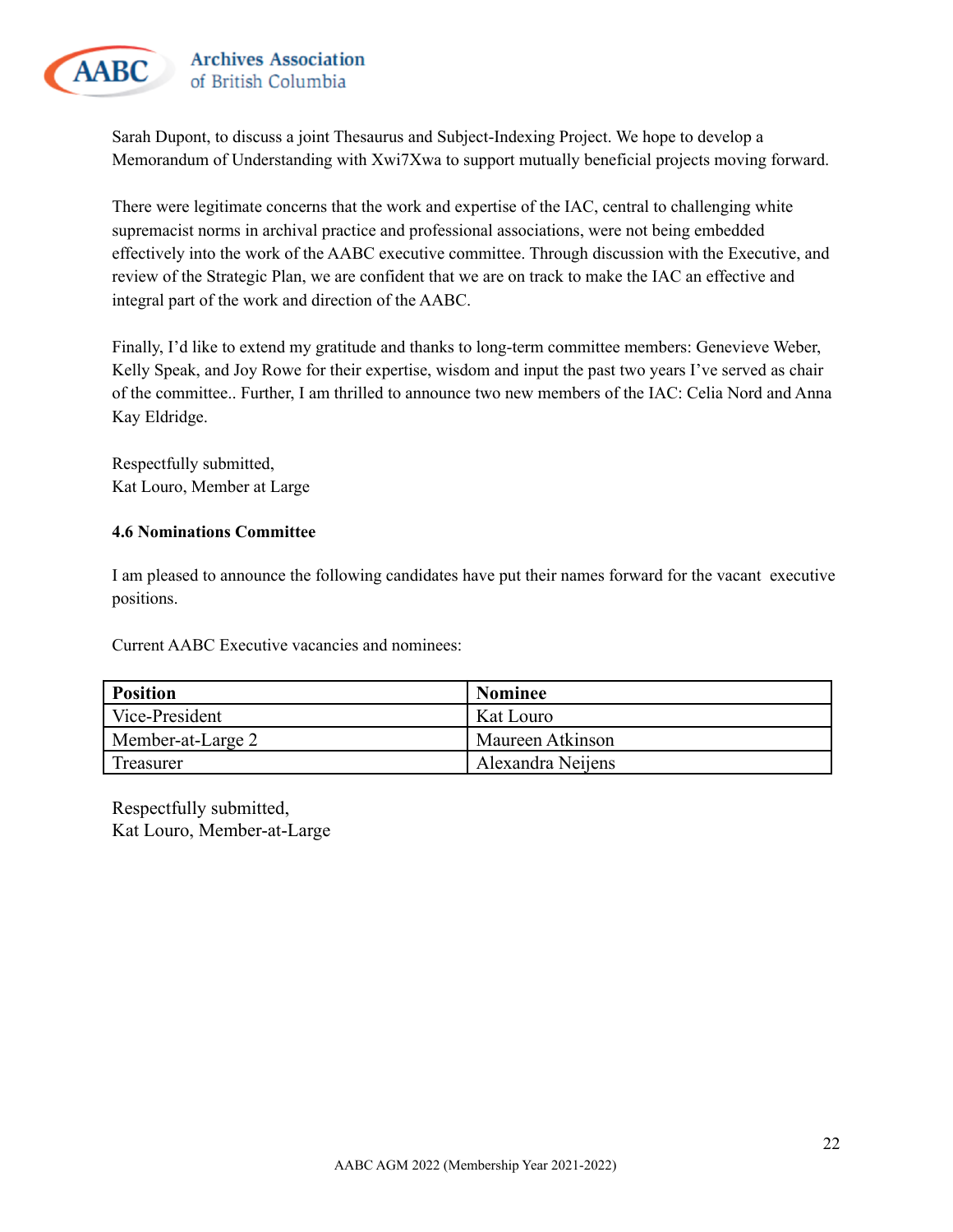

### **Attachments**

#### **Appendix A**

#### **Financial Review for year ending March 31, 2020**

On March 27, 2022, Treasurer Stacey Gilkinson met with Finance Committee member Maxwell Otte over Zoom to conduct the annual financial review of the files provided by Financial Manager Karen Blimkie.

#### **Statement of Revenues and Expenses**

Verified to actual budget figures. Noted the actual deficit was \$778.63 at year end instead of the \$10,636 predicted. This was largely due to a delayed implementation of the new membership system and higher than anticipated membership revenues.

#### **Contractor invoices**

This year's ANS expenses were on budget. This year's EAS expenses were slightly under budget. This year's internal accounting fees were under budget.

#### **Bank reconciliations**

Checked that these were verified by Treasurer.

#### **Conference documents**

Verified back to source documents for reasonableness.

#### **Statement of revenue**

Verified back to source documents for reasonableness.

#### **Donations**

Noted that donations came in \$162.98 over budget. The additional funds carried over into the next budget year.

#### **Trace items on bank statements**

Verified bank statements for April, September, and March. Checked and confirmed that the cheques were clearing the bank account.

#### **Check entries in GL back to source document**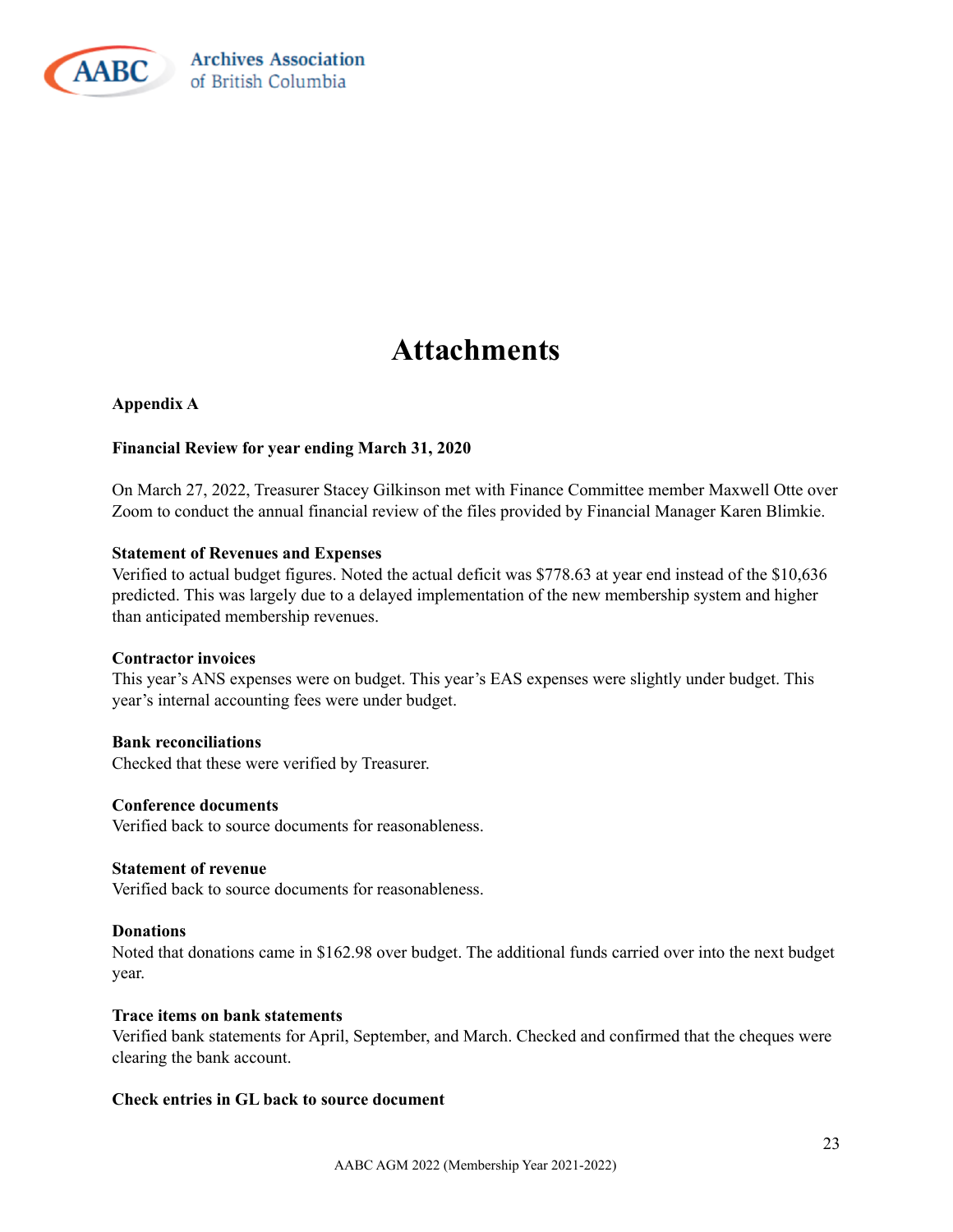

**Archives Association** of British Columbia

Reviewed selection of General Ledger transactions for reasonableness.

Respectfully submitted by: Stacey Gilkinson, Treasurer & Finance Committee Chair Max Otte, Finance Committee Member

#### **2019-2020 Financial Statements for Approval**

| <b>ARCHIVES ASSOCIATION OF BRITISH COLUMBIA</b>              |                                                         |               |              |  |  |
|--------------------------------------------------------------|---------------------------------------------------------|---------------|--------------|--|--|
| <b>Statement of Revenue and Expensed By Fund (Unaudited)</b> |                                                         |               |              |  |  |
|                                                              | For Period Ending March 31, 2020                        |               |              |  |  |
|                                                              | <b>YEAR TO DATE</b><br><b>BUDGET</b><br><b>VARIANCE</b> |               |              |  |  |
|                                                              |                                                         | (TOTAL YR)    | (YTD)        |  |  |
| <b>REVENUES</b>                                              |                                                         |               |              |  |  |
|                                                              |                                                         |               |              |  |  |
| General Fund                                                 | \$70,973.73                                             | \$54,950.00   | \$16,023.73  |  |  |
| <b>Archival Network Services</b>                             | \$9,094.51                                              | \$9,095.00    | $-$0.49$     |  |  |
| <b>Education and Advisory Services</b>                       | \$31,884.53                                             | \$32,185.00   | $-$ \$300.47 |  |  |
| DHCP - Single Year/NW Clinics                                | \$9,102.00                                              | \$9,102.00    | \$0.00       |  |  |
| DHCP - Multi Year                                            | \$21,194.00                                             | \$21,193.00   | \$1.00       |  |  |
| <b>TOTAL REVENUE:</b>                                        | \$142,248.77                                            | \$126,525.00  | \$15,723.77  |  |  |
|                                                              |                                                         |               |              |  |  |
| <b>EXPENSES</b>                                              |                                                         |               |              |  |  |
|                                                              |                                                         |               |              |  |  |
| General Fund                                                 | \$71,753.36                                             | \$65,586.00   | \$6,167.36   |  |  |
| <b>Archival Network Services</b>                             | \$9,094.51                                              | \$9,095.00    | $-$0.49$     |  |  |
| <b>Education and Advisory Services</b>                       | \$31,884.53                                             | \$32,185.00   | $-$ \$300.47 |  |  |
| DHCP - Single Year/NW Clinics                                | \$9,102.00                                              | \$9,102.00    | \$0.00       |  |  |
| DHCP - Multi Year                                            | \$21,193.00                                             | \$21,193.00   | \$0.00       |  |  |
| <b>TOTAL EXPENSES:</b>                                       | \$143,027.40                                            | \$137,161.00  | \$5,866.40   |  |  |
|                                                              |                                                         |               |              |  |  |
| <b>EXCESS (DEFICIENCY) OF</b>                                | $-$ \$778.63                                            | $-$10,636.00$ | \$9,857.37   |  |  |
| <b>REVENUES OVER EXPENSES</b>                                |                                                         |               |              |  |  |

| <b>ARCHIVES ASSOCIATION OF BRITISH COLUMBIA</b>  |              |  |  |
|--------------------------------------------------|--------------|--|--|
| Balance Sheet (Unaudited) – as at March 31, 2020 |              |  |  |
| <b>ASSETS</b>                                    |              |  |  |
| <b>CURRENT ASSETS:</b>                           |              |  |  |
| Bank – Van City Chequing account                 | \$124,748.39 |  |  |
| Van City Shares                                  | \$5.73       |  |  |
| Term Deposits – VanCity                          | \$40,000     |  |  |
| <b>GST</b> Receivable                            | \$294.30     |  |  |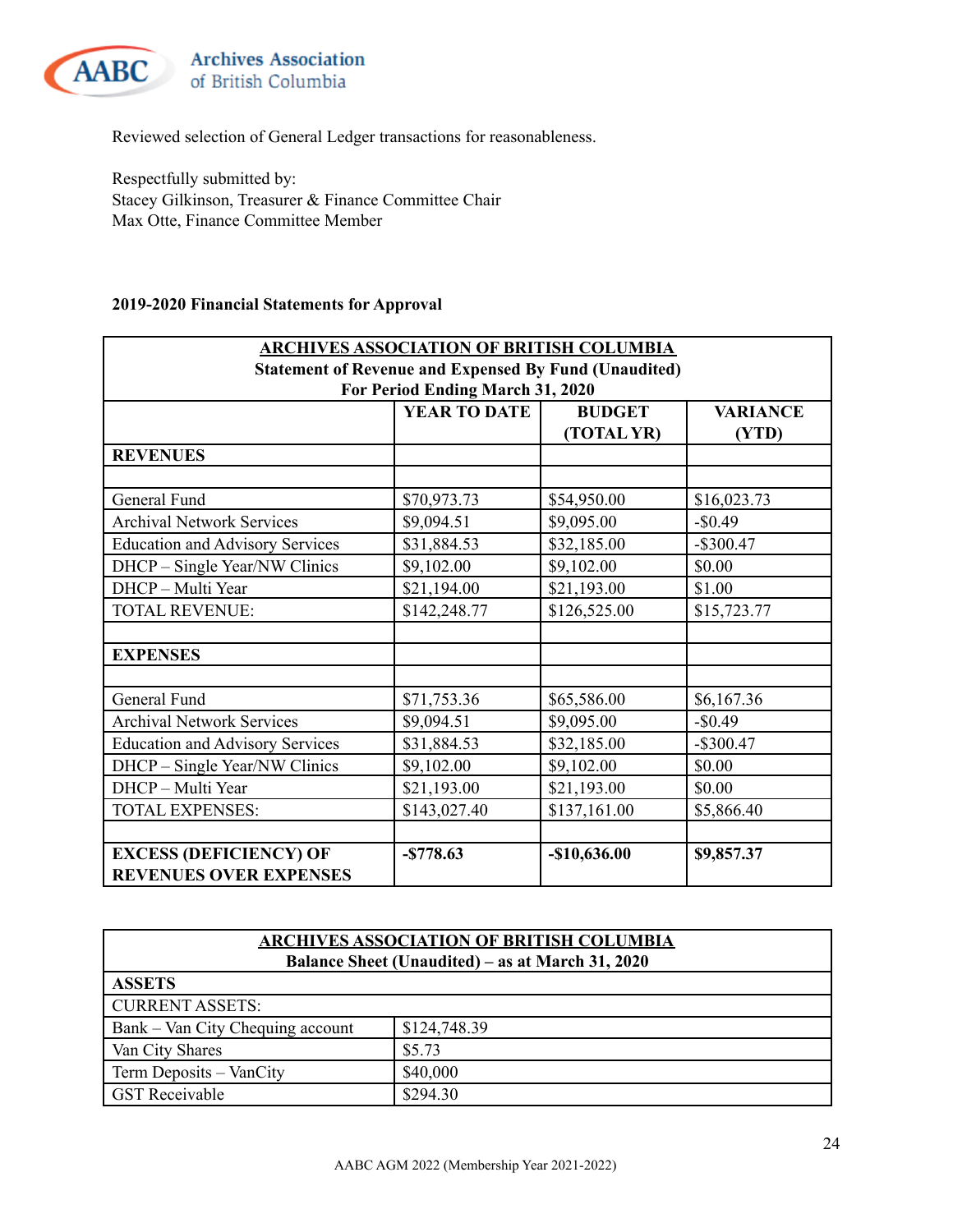![](_page_24_Picture_0.jpeg)

| <b>TOTAL CASH:</b>         | \$165,048.42 |
|----------------------------|--------------|
|                            |              |
| <b>Accounts Receivable</b> | \$2,993.79   |
| Prepaid Expenses           | \$3,858.98   |
|                            |              |
| TOTAL CURRENT ASSETS:      | \$171,901.19 |
|                            |              |
| <b>TOTAL ASSETS:</b>       | \$171,901.19 |

| <b>LIABILITIES AND MEMBERS' EQUITY</b>  |              |
|-----------------------------------------|--------------|
| <b>CURRENT LIABILITIES:</b>             |              |
| <b>Accounts Payable</b>                 | \$8,691.78   |
| Accruals                                | \$174.54     |
| Donation Fund - UBC Awards              | \$447.75     |
| Prepaid Membership Fees                 | \$11,401.00  |
| Prepaid/Deferred Revenue Distance Ed    | \$18,580.00  |
| Prepaid Revenue - Conference Fees and   |              |
| Workshops                               |              |
| Prepaid Revenue – Other                 | \$1,050.00   |
| Prepaid Revenue - BC Arts Council       | \$3,215.00   |
|                                         |              |
| TOTAL CURRENT LIABILITIES:              | \$43,560.07  |
|                                         |              |
| <b>EQUITY:</b>                          |              |
| Surplus – General (opening/beginning of | \$74,119.75  |
| year)                                   |              |
| Surplus - Restricted                    | \$55,000.00  |
| <b>Current Earnings/Loss</b>            | $-$778.63$   |
|                                         |              |
| TOTAL MEMBERS' EQUITY                   | \$128,341.12 |
|                                         |              |
| <b>TOTAL LIABILITIES AND</b>            | \$171,901.19 |
| <b>MEMBERS' EQUITY:</b>                 |              |

#### **Financial Review for year ending March 31, 2021**

On December 5, 2021, Treasurer Stacey Gilkinson met with Finance Committee member Maxwell Otte over Zoom to conduct the annual financial review of the files provided by Financial Manager Karen Blimkie.

#### **Statement of Revenues and Expenses**

Verified to actual budget figures. Noted \$28,162.68 surplus for this year, largely due to \$5,000 relief grant from BC Arts Council, increased course registrations, and strong membership revenues. Noted that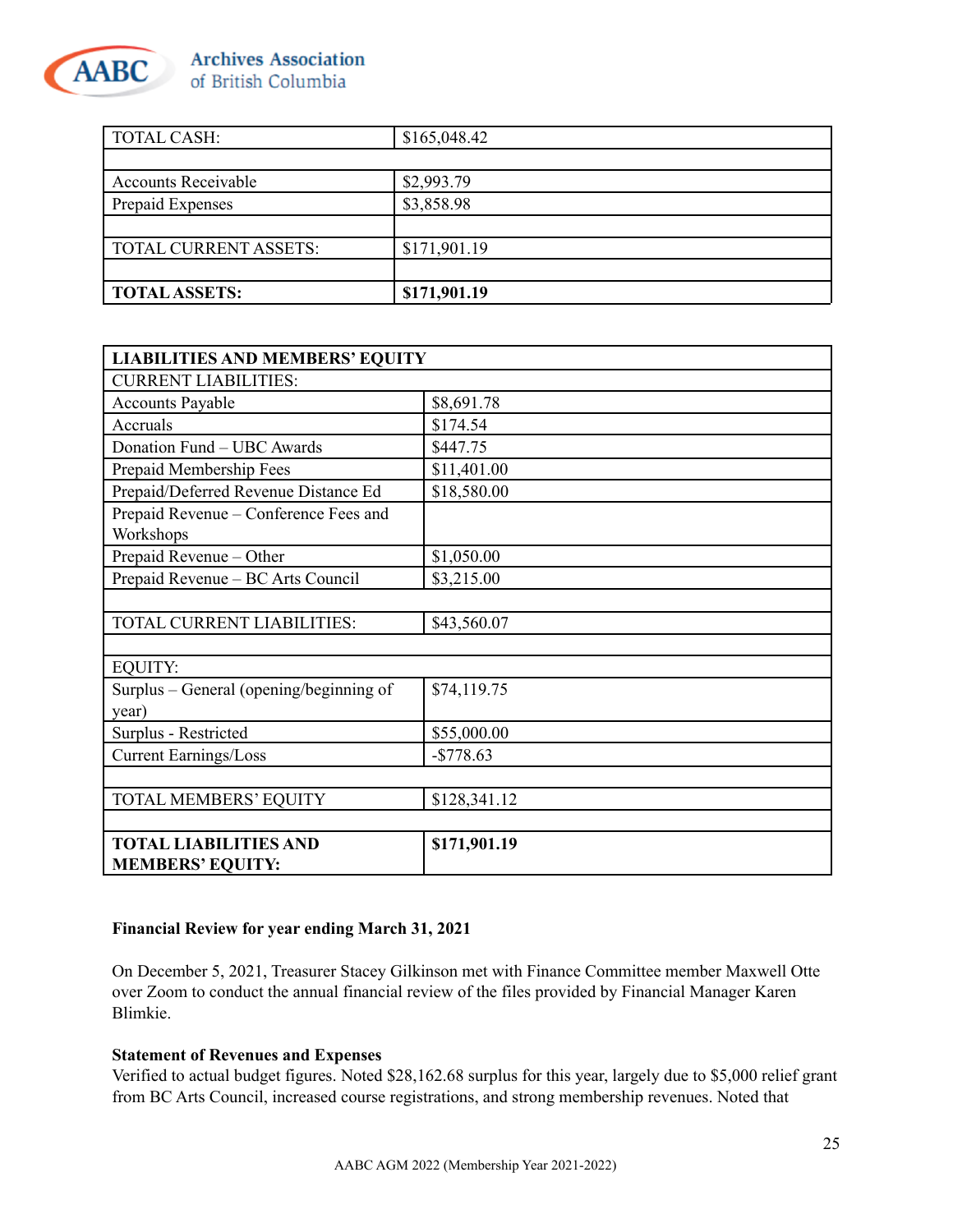![](_page_25_Picture_0.jpeg)

\$1,907.50 single-year DHCP grant rolled over into 2021/22 budget year due to COVID-19 restrictions on in person gatherings.

#### **Contractor invoices**

This year's ANS expenses were on budget. This year's EAS expenses were over budget. This was due to a higher number of students registering for courses, resulting in both additional revenue and additional cost in contractor fees. This year's internal accounting fees were under budget.

#### **Bank reconciliations**

Checked that these were verified by Treasurer.

#### **Conference documents**

Verified back to source documents for reasonableness.

#### **Statement of revenue**

Verified back to source documents for reasonableness.

#### **Donations**

Noted that donations came in \$156.74 under budget this year. This includes carry over from previous years. The \$200 set aside for the ACA@UBC conference was not used this year.

#### **Trace items on bank statements**

Verified bank statements for May, November and February. Checked and confirmed that the cheques and etransfers were clearing the bank account.

#### **Check entries in GL back to source document**

Reviewed selection of General Ledger transactions for reasonableness.

Respectfully submitted by: Stacey Gilkinson, Treasurer & Finance Committee Chair Max Otte, Finance Committee Member

#### **2020-2021 Financial Statements for Approval**

| <b>ARCHIVES ASSOCIATION OF BRITISH COLUMBIA</b>              |                                  |              |             |  |  |
|--------------------------------------------------------------|----------------------------------|--------------|-------------|--|--|
| <b>Statement of Revenue and Expensed By Fund (Unaudited)</b> |                                  |              |             |  |  |
|                                                              | For Period Ending March 31, 2021 |              |             |  |  |
| <b>YEAR TO DATE</b><br><b>BUDGET</b><br><b>VARIANCE</b>      |                                  |              |             |  |  |
|                                                              |                                  | (TOTAL YR)   | (YTD)       |  |  |
| <b>REVENUES</b>                                              |                                  |              |             |  |  |
|                                                              |                                  |              |             |  |  |
| General Fund                                                 | \$94,694.09                      | \$67,058.00  | \$27,636.09 |  |  |
| <b>Archival Network Services</b>                             | \$9,276.36                       | \$9,276.90   | $-$0.54$    |  |  |
| <b>Education and Advisory Services</b>                       | \$41,459.94                      | \$35,864.25  | \$5,595.69  |  |  |
| <b>DHCP</b> Single Year                                      | \$1,907.50                       | \$1,907.50   | \$0.00      |  |  |
| <b>TOTAL REVENUE:</b>                                        | \$147,337.89                     | \$114,106.65 | \$33,231.24 |  |  |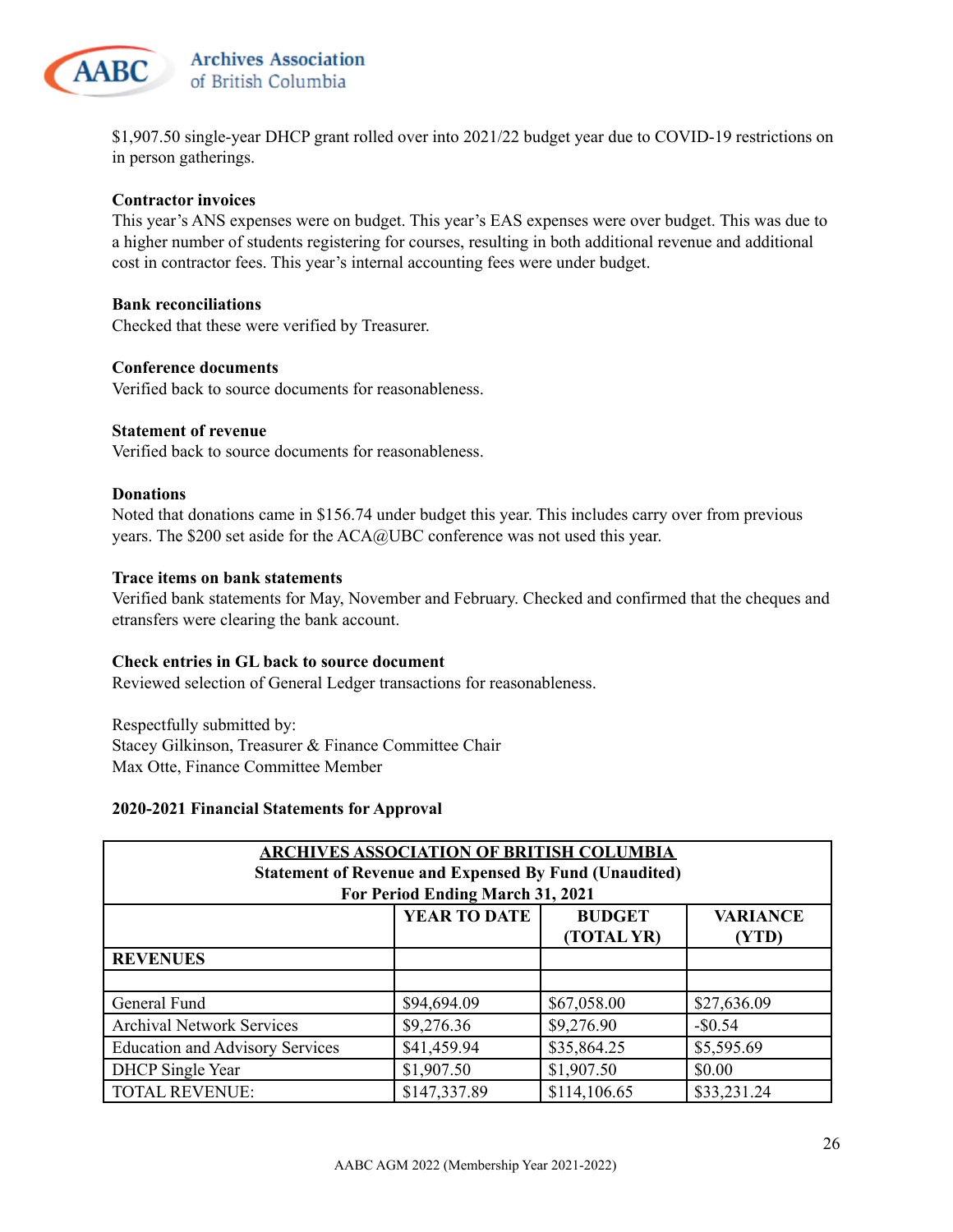![](_page_26_Picture_0.jpeg)

| <b>EXPENSES</b>                        |              |               |              |
|----------------------------------------|--------------|---------------|--------------|
|                                        |              |               |              |
| General Fund                           | \$78,647.76  | \$79,174.35   | $-$ \$526.59 |
| <b>Archival Network Services</b>       | \$9,276.36   | \$9,276.90    | $-$0.54$     |
| <b>Education and Advisory Services</b> | \$41,459.94  | \$35,864.25   | \$5,595.69   |
| <b>DHCP</b> Single Year                | \$0.00       | \$1,907.50    | $-$1,907.50$ |
| <b>TOTAL EXPENSES:</b>                 | \$131,291.56 | \$126,223.00  | \$5,068.56   |
|                                        |              |               |              |
| <b>EXCESS (DEFICIENCY) OF</b>          | \$16,046.33  | $-$12,116.35$ | \$28,162.68  |
| <b>REVENUES OVER EXPENSES</b>          |              |               |              |

| <b>ARCHIVES ASSOCIATION OF BRITISH COLUMBIA</b>  |              |  |  |  |
|--------------------------------------------------|--------------|--|--|--|
| Balance Sheet (Unaudited) – as at March 31, 2021 |              |  |  |  |
| <b>ASSETS</b>                                    |              |  |  |  |
| <b>CURRENT ASSETS:</b>                           |              |  |  |  |
| Bank – Van City Chequing account                 | \$167,770.93 |  |  |  |
| Van City Shares                                  | \$5.73       |  |  |  |
| Term Deposits - VanCity                          | \$40,000     |  |  |  |
| <b>GST</b> Receivable                            | \$137.93     |  |  |  |
| <b>TOTAL CASH:</b>                               | \$207,914.59 |  |  |  |
|                                                  |              |  |  |  |
| <b>Accounts Receivable</b>                       | \$1,300.00   |  |  |  |
| Prepaid Expenses                                 | \$4,290.05   |  |  |  |
|                                                  |              |  |  |  |
| TOTAL CURRENT ASSETS:                            | \$213,504.64 |  |  |  |
|                                                  |              |  |  |  |
| <b>TOTAL ASSETS:</b>                             | \$213,504.64 |  |  |  |

| <b>LIABILITIES AND MEMBERS' EQUITY</b>  |             |  |  |
|-----------------------------------------|-------------|--|--|
| <b>CURRENT LIABILITIES:</b>             |             |  |  |
| <b>Accounts Payable</b>                 | \$8,791.50  |  |  |
| Accruals                                | \$478.44    |  |  |
| Donation Fund - UBC Awards              | \$447.75    |  |  |
| Prepaid Membership Fees                 | \$11,927.00 |  |  |
| Prepaid/Deferred Revenue Distance Ed    | \$8,973.00  |  |  |
| Deferred Revenue Grants                 | \$22,578.00 |  |  |
| Prepaid Revenue – Other                 | \$15,921.50 |  |  |
|                                         |             |  |  |
| TOTAL CURRENT LIABILITIES:              | \$69,117.19 |  |  |
|                                         |             |  |  |
| <b>EQUITY:</b>                          |             |  |  |
| Surplus – General (opening/beginning of | \$73,341.12 |  |  |
| year)                                   |             |  |  |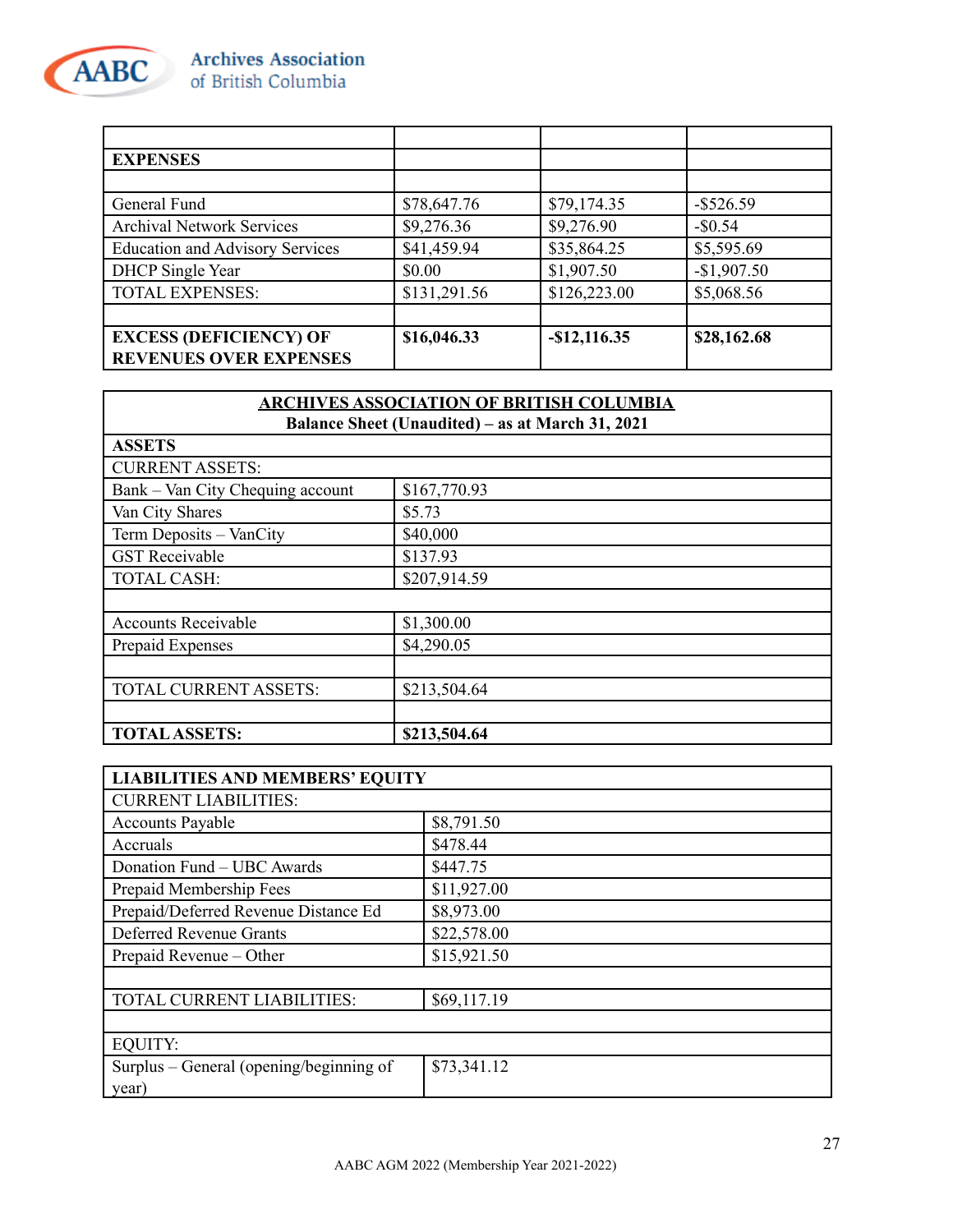![](_page_27_Picture_0.jpeg)

| Surplus - Restricted          | \$55,000.00  |
|-------------------------------|--------------|
| Current Earnings/Loss         | \$16,046.33  |
|                               |              |
| <b>TOTAL MEMBERS' EQUITY:</b> | \$144,387.45 |
|                               |              |
| <b>TOTAL LIABILITIES AND</b>  | \$213,504.64 |
| <b>MEMBERS' EQUITY:</b>       |              |

### **Appendix B**

### **Budgets**

| Budget 2020-2021                              | Budget 2021-2022                               |
|-----------------------------------------------|------------------------------------------------|
| Approved February 25, 2020                    | Approved February 27, 2021                     |
|                                               |                                                |
| <b>General Fund 2020-2021</b>                 | <b>General Fund 2021-2022</b>                  |
| <b>Revenues</b>                               | <b>Revenues</b>                                |
| Membership Fees: \$20,000.00                  | Membership Fees: \$23,000.00                   |
| Conference fees and sponsorship revenue:      | Conference fees and sponsorship revenue: \$\$  |
| \$4,000.00                                    | Conference workshop: \$\$                      |
| Conference workshop: \$2,600.00               | Website Upgrade Project: \$4,578.00            |
| CCI Workshop: \$5,800.00                      | BC Arts Council Resiliency Fund: \$20,000.00   |
| Workshop Fees: \$26,300.00                    | Workshop Fees: \$29,500.00                     |
| Donations: \$1,200.00                         | Donations: \$1,200.00                          |
| Interest Income: \$400.00                     | Interest Income: \$400.00                      |
| GST Revenue - all funds: \$300.00             | GST Revenue – all funds: \$300.00              |
| Total Revenue: \$60,600.00                    | Total Revenue: \$78,978.00                     |
| <b>Expenses</b>                               |                                                |
| Conference: \$\$                              | <b>Expenses:</b>                               |
| Awards and donations: \$1,200.00              |                                                |
| CCI Workshop: \$3,400.00                      | Conference: \$200.00                           |
| Insurance Expense: \$3,500.00                 | Awards and donations: \$1,200.00               |
| Office and Clerical Expense: \$1,900.00       | Insurance Expense: \$3,500.00                  |
| Admin - Internal Accounting: \$6,895.20       | Office and Clerical: \$1,400.00                |
| Membership System: \$2,000.00                 | Admin – Internal Accounting: \$7,033.00        |
| Membership Committee: \$100.00                | Membership System: \$2000.00                   |
| Executive/Programs/Finance Committee:         | Executive/Programs/Finance Committee: \$700.00 |
| \$1,300.00 CCA fees: \$400.00                 | CCA fees: \$400.00                             |
| Systems Support: \$5,430.00                   | Website Upgrade Project: \$7,078.00            |
| Internal Program Funding - ANS: \$9,276.90    | Systems Support: \$5,430.00                    |
| Internal Program Funding - BCEAS: \$35,864.25 | Strategic Planning: \$4,000.00                 |
| DHCP Clinic coffee breaks: \$250.00           | Internal Program Funding - ANS: \$10,519.74    |
|                                               | Internal Program Funding - BCEAS: \$44,783.64  |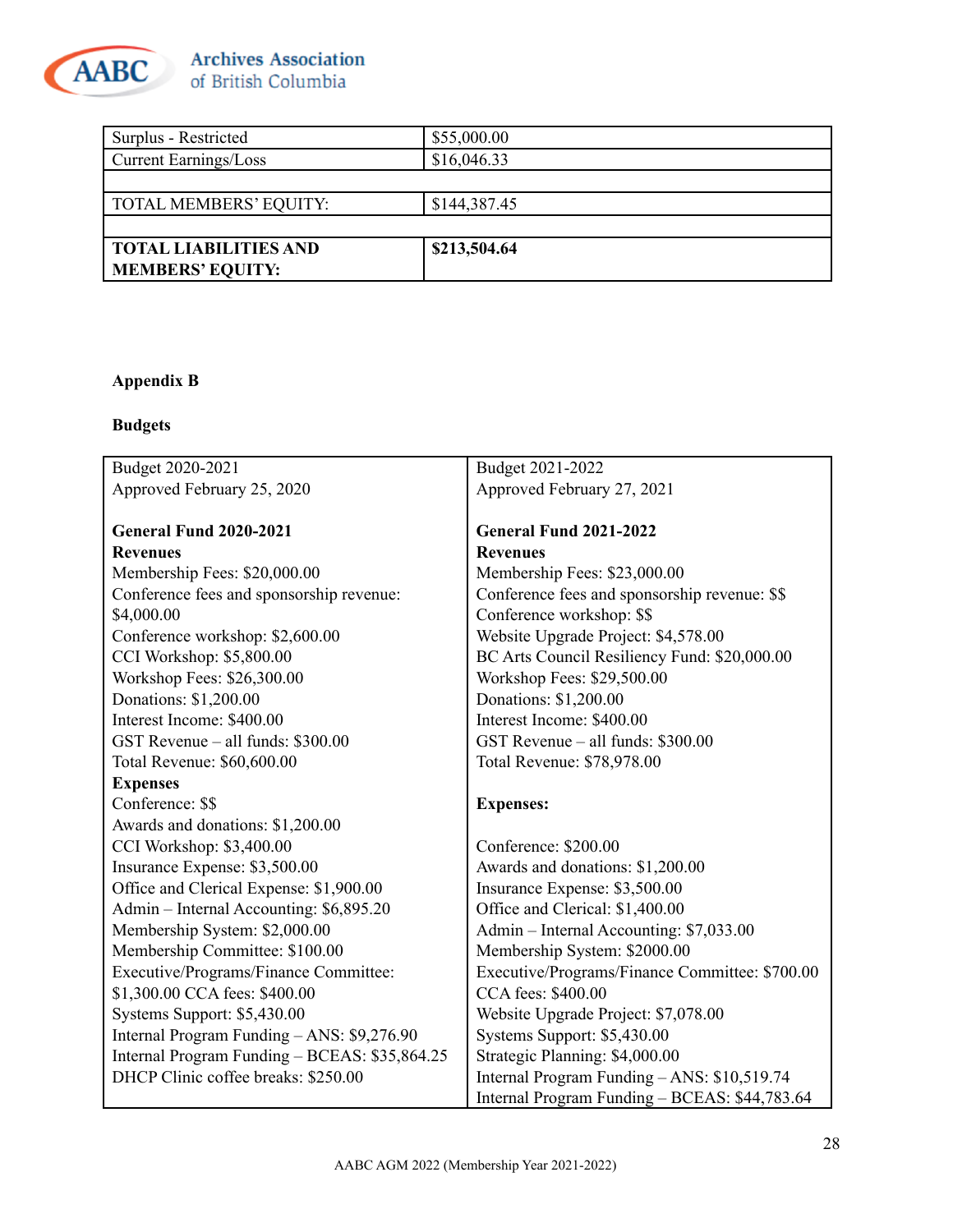![](_page_28_Picture_0.jpeg)

| Promotional Material: \$200.00                                       | Regional Rep Supplies: \$1,500.00                                    |
|----------------------------------------------------------------------|----------------------------------------------------------------------|
| GLAM Partnership & Events: \$1,000                                   | Anti-Racism Bursary: \$1,800.00                                      |
| Total Expenses: \$72,716.35                                          | DHCP Clinic coffee breaks: \$250.00                                  |
| <b>Expenses (Deficiency) of Revenues over</b>                        | GLAM Partnership & Events: \$1,000.00                                |
| <b>Expenses:</b> $- $12,116.35$                                      |                                                                      |
|                                                                      | Total Expenses: \$92,794.38                                          |
|                                                                      |                                                                      |
|                                                                      | <b>Expenses (Deficiency) of Revenues over</b>                        |
|                                                                      | <b>Expenses: - \$13,816.38</b>                                       |
|                                                                      |                                                                      |
| Budget 2021-2022                                                     | Budget 2022-2023                                                     |
| Approved February 27, 2021                                           | Approved February 28, 2022                                           |
|                                                                      |                                                                      |
| <b>General Fund 2021-2022</b>                                        | <b>General Fund 2022-2023</b>                                        |
| <b>Revenues</b>                                                      |                                                                      |
| Membership Fees: \$23,000.00                                         | <b>Revenues</b>                                                      |
| Conference fees and sponsorship revenue: \$\$                        | Membership Fees: \$25,000.00                                         |
| Conference workshop: \$\$                                            | Conference fees and sponsorship revenue: \$\$                        |
| Website Upgrade Project: \$4,578.00                                  | Conference workshop: \$\$                                            |
| BC Arts Council Resiliency Fund: \$20,000.00                         | Workshop Fees: \$35,100.00                                           |
| Workshop Fees: \$29,500.00                                           | Donations: \$1,200.00                                                |
| Donations: \$1,200.00                                                | Interest Income: \$400.00                                            |
| Interest Income: \$400.00                                            | GST Revenue - all funds: \$300.00                                    |
|                                                                      |                                                                      |
| GST Revenue - all funds: \$300.00                                    | Total Revenue: \$60,600.00                                           |
| Total Revenue: \$78,978.00                                           |                                                                      |
|                                                                      | <b>Expenses:</b>                                                     |
| <b>Expenses:</b>                                                     |                                                                      |
| Conference: \$200.00                                                 | Conference: \$200.00<br>Awards and donations: \$1,200.00             |
| Awards and donations: \$1,200.00                                     | Insurance Expense: \$3,500.00                                        |
|                                                                      | Office and Clerical: \$1,000.00                                      |
| Insurance Expense: \$3,500.00                                        |                                                                      |
| Office and Clerical: \$1,400.00                                      | Membership System: \$2,000.00                                        |
| Admin – Internal Accounting: \$7,033.00                              | Admin – Internal Accounting: \$7,173.40                              |
| Membership System: \$2000.00                                         | Indigenous Advocacy Committee: \$1,000                               |
| Executive/Programs/Finance Committee: \$700.00<br>CCA fees: \$400.00 | Executive/Programs/Finance Committee: \$700.00<br>CCA fees: \$400.00 |
|                                                                      |                                                                      |
| Website Upgrade Project: \$7,078.00                                  | Systems Support: \$5,430.00                                          |
| Systems Support: \$5,430.00                                          | Internal Program Funding - ANS: \$11,292.04                          |
| Strategic Planning: \$4,000.00                                       | Internal Program Funding - BCEAS: \$45,055.20                        |
| Internal Program Funding - ANS: \$10,519.74                          | Anti-Racism Bursary: \$750.00 <sup>1</sup>                           |
| Internal Program Funding - BCEAS: \$44,783.64                        | Disaster Fund: \$1,000                                               |

 $1$  The original \$1,800 amount allocated for the Anti-Racism Bursary included textbook costs as well as the potential estimated loss of workshop revenue associated with waving fees for successful applicants. In practice, this is not an accurate way to track the actual cost to the AABC. The amount on this budget line has been adjusted to \$750 to reflect the cost of purchasing textbooks, which is the trackable cost of the bursary.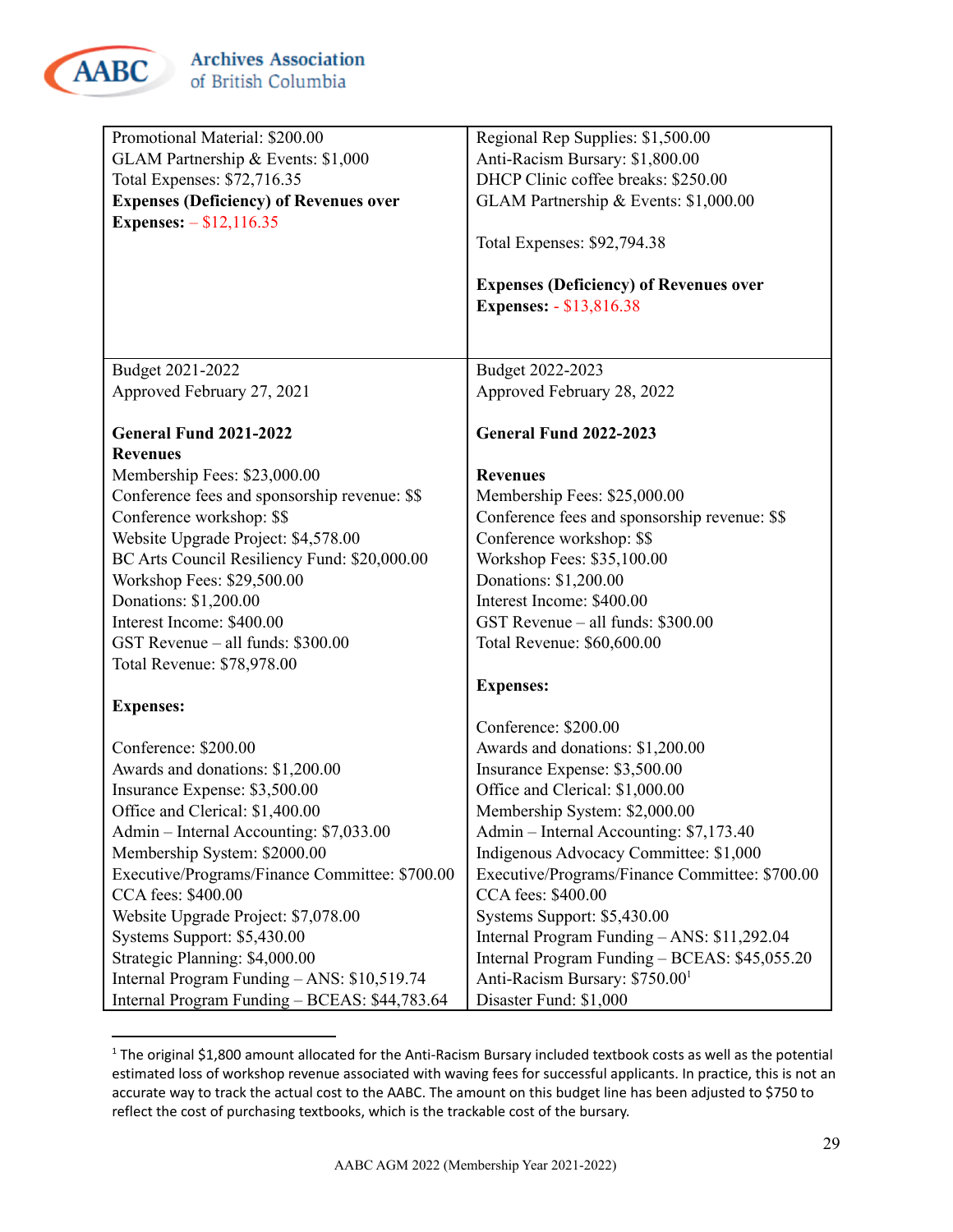![](_page_29_Picture_0.jpeg)

Regional Rep Supplies: \$1,500.00 Anti-Racism Bursary: \$1,800.00 DHCP Clinic coffee breaks: \$250.00 GLAM Partnership & Events: \$1,000.00

Total Expenses: \$92,794.38 **Expenses (Deficiency) of Revenues over Expenses:** - \$13,816.38

Total Expenses:

**Expenses (Deficiency) of Revenues over Expenses:** - \$18,700.64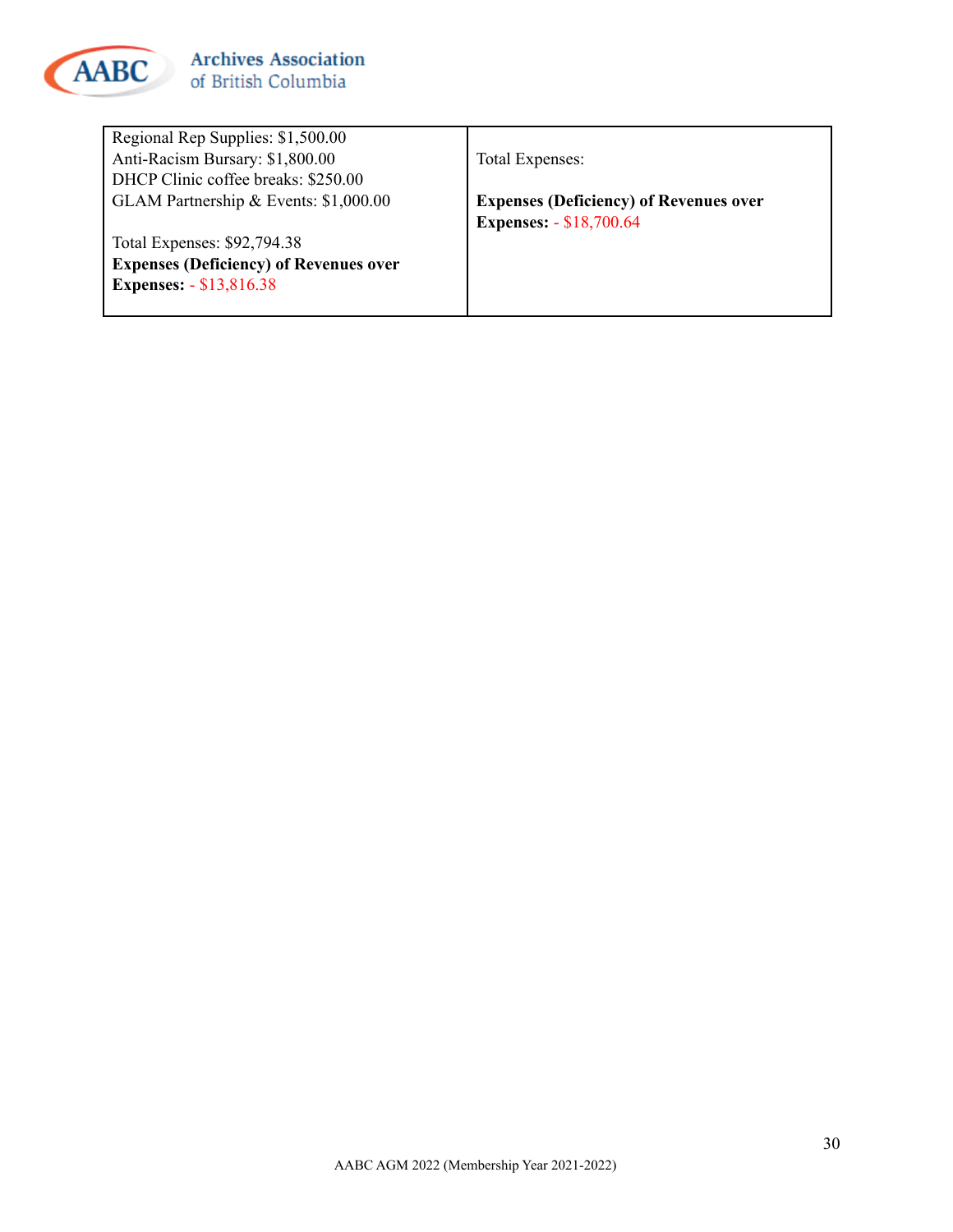![](_page_30_Picture_0.jpeg)

#### **Appendix C**

.

#### **PROXY VOTING FORM ANNUAL GENERAL MEETING**

*(Please complete this form if you are unable to attend the AGM)* **Friday June 19, 2020 via Teleconference**

The undersigned, being a member in good standing with the Archives Association of British Columbia, hereby nominates, constitutes and appoints:

 $\mathcal{L}_\text{max} = \mathcal{L}_\text{max} = \mathcal{L}_\text{max} = \mathcal{L}_\text{max} = \mathcal{L}_\text{max} = \mathcal{L}_\text{max} = \mathcal{L}_\text{max} = \mathcal{L}_\text{max} = \mathcal{L}_\text{max} = \mathcal{L}_\text{max} = \mathcal{L}_\text{max} = \mathcal{L}_\text{max} = \mathcal{L}_\text{max} = \mathcal{L}_\text{max} = \mathcal{L}_\text{max} = \mathcal{L}_\text{max} = \mathcal{L}_\text{max} = \mathcal{L}_\text{max} = \mathcal{$ 

(Name of Proxy) of (Address)

to attend, act, and vote on behalf of the undersigned at the Annual General Meeting of the Archives Association of British Columbia on Friday June 19, 2020 via Teleconference

Dated this \_\_\_\_\_\_\_\_\_\_\_\_\_\_\_\_\_\_\_\_\_ day of \_\_\_\_\_\_\_\_\_\_\_\_\_\_\_\_\_\_\_\_\_\_\_\_\_\_\_\_\_, 2020

Member Signature

 $\mathcal{L}_\text{max}$ 

 $\mathcal{L}_\text{max}$ 

Member Name (Print)

Each member present at a vote may cast no more than one proxy vote on behalf of an absent member.

**Please present this proxy to the Secretary at the time of each vote.**